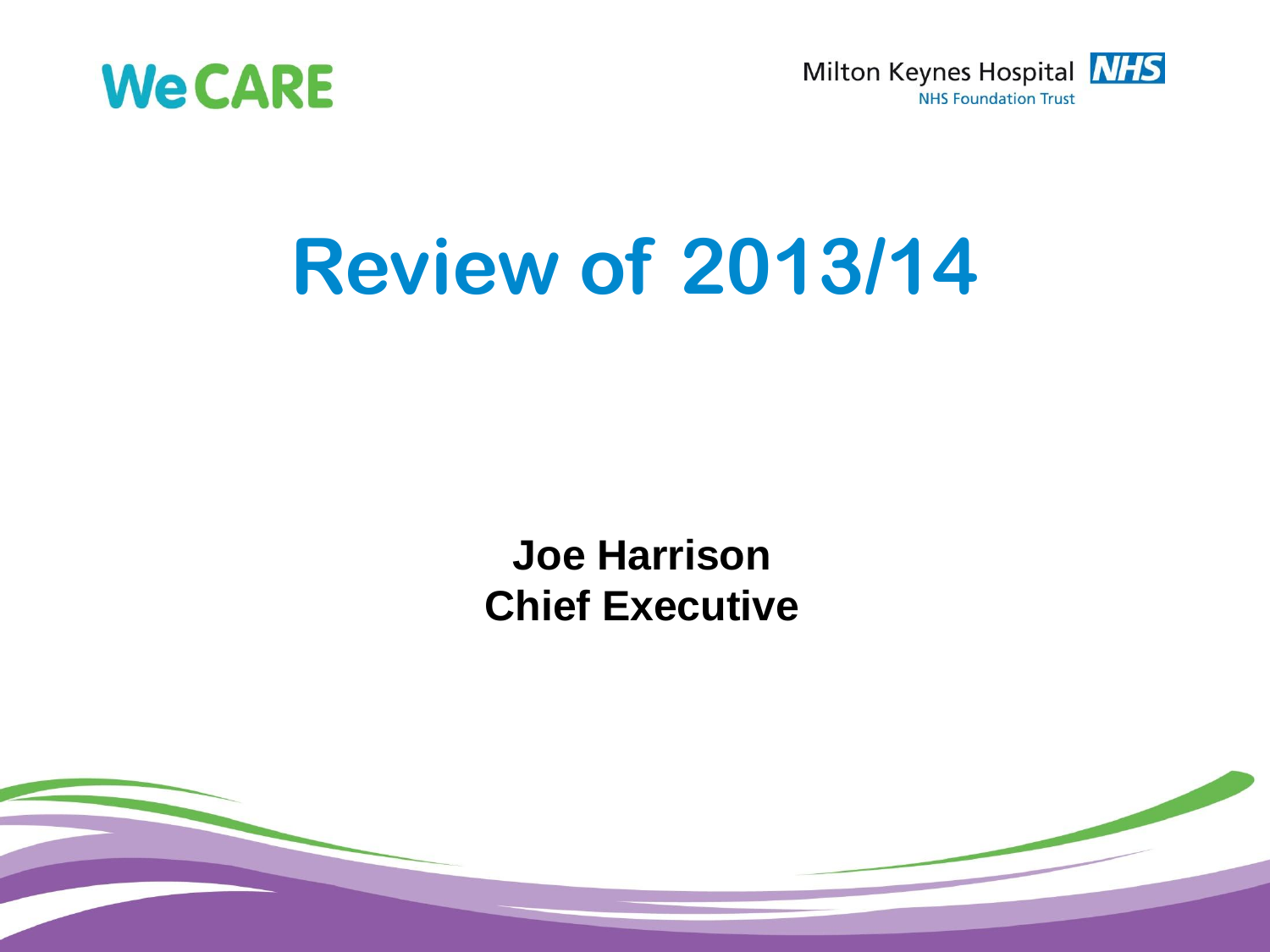

Milton Keynes Hospital **NHS NHS Foundation Trust** 

2

# **During the last year our hospital:**

- Attended to 75,333 patients in the Emergency **Department**
- Saw 296,485 patients in outpatient appointments
- Cared for 58,757 inpatients
- Delivered 3,831 babies
- Carried out more than 202,673 scans
- Received more than 892,693 requests for tests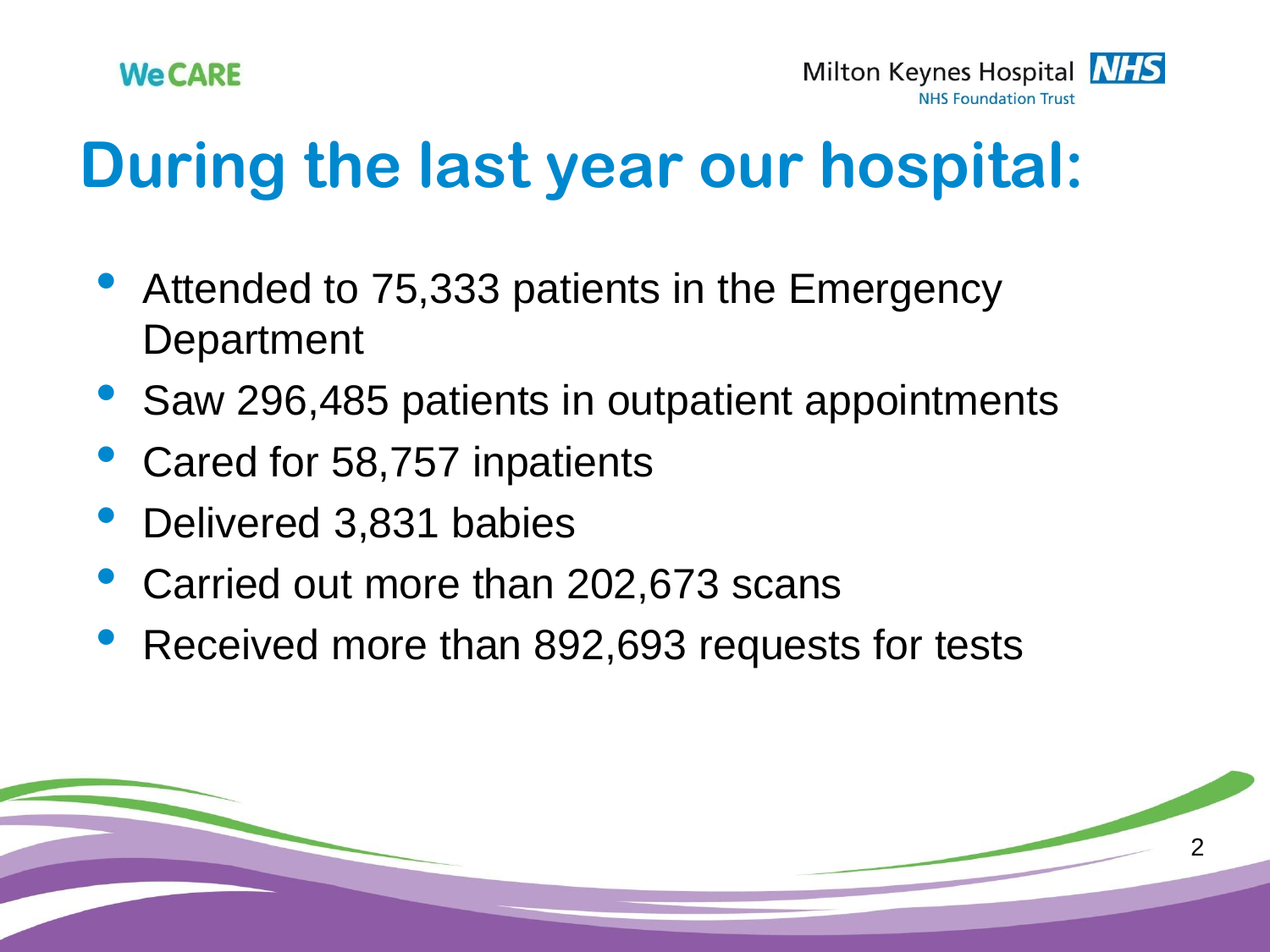Milton Keynes Hospital **NHS NHS Foundation Trust** 

3

# **During the last year our hospital:**

- Reaffirmed our commitment to improving patient safety and experience and clinical effectiveness
- Improved operational performance
- Continued our 'We Care' values and standards programme
- Met our financial plan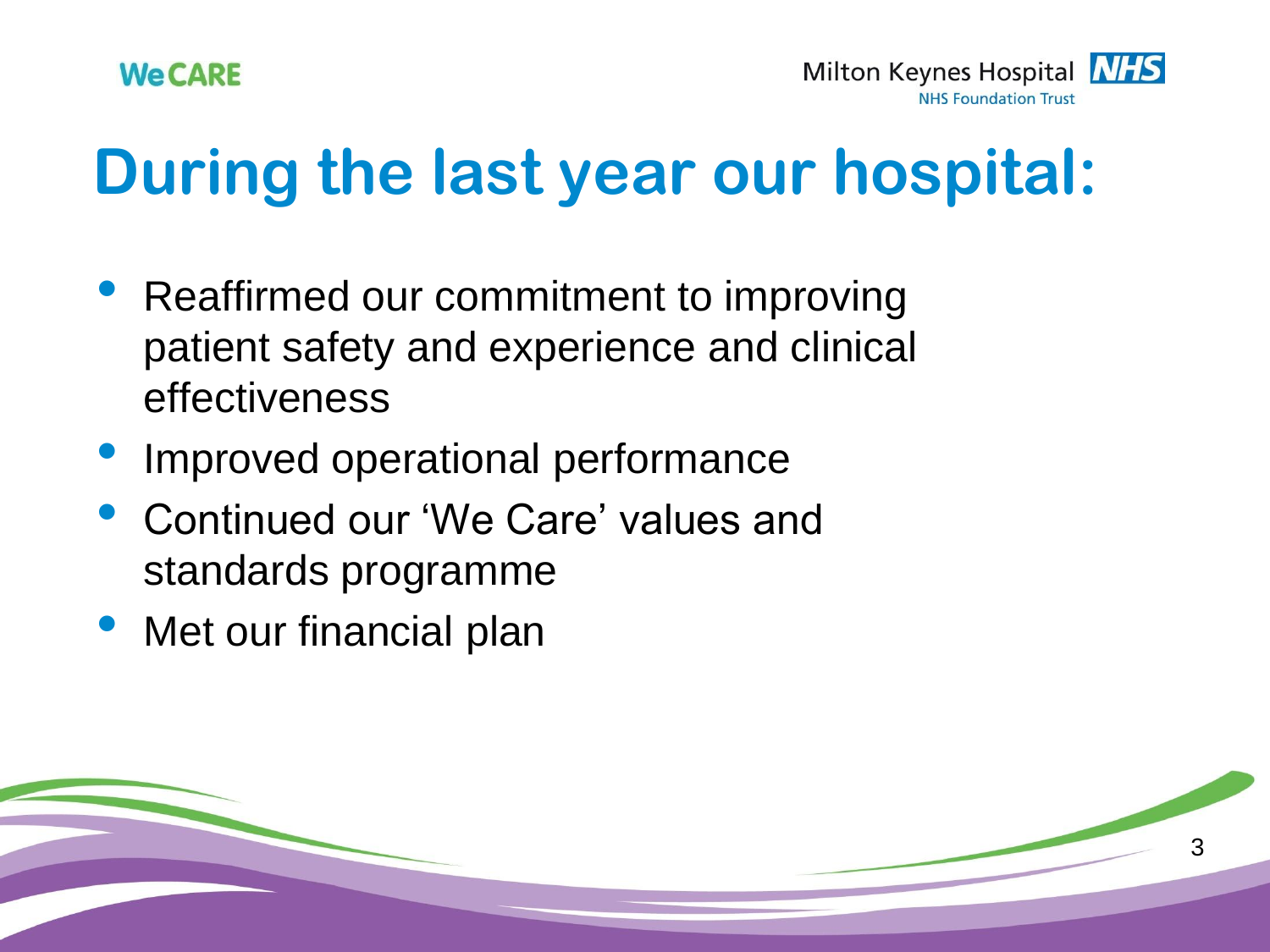



### **Operational performance:**

#### **Emergency Department**

- The hospital had one of the most improved Emergency Department performances in the country, seeing 94.4% of patients within the four-hour access target (against a target of 95%)
- This compares to a performance of 91.4% the previous year and is despite a 4% increase in the number of patients attending the department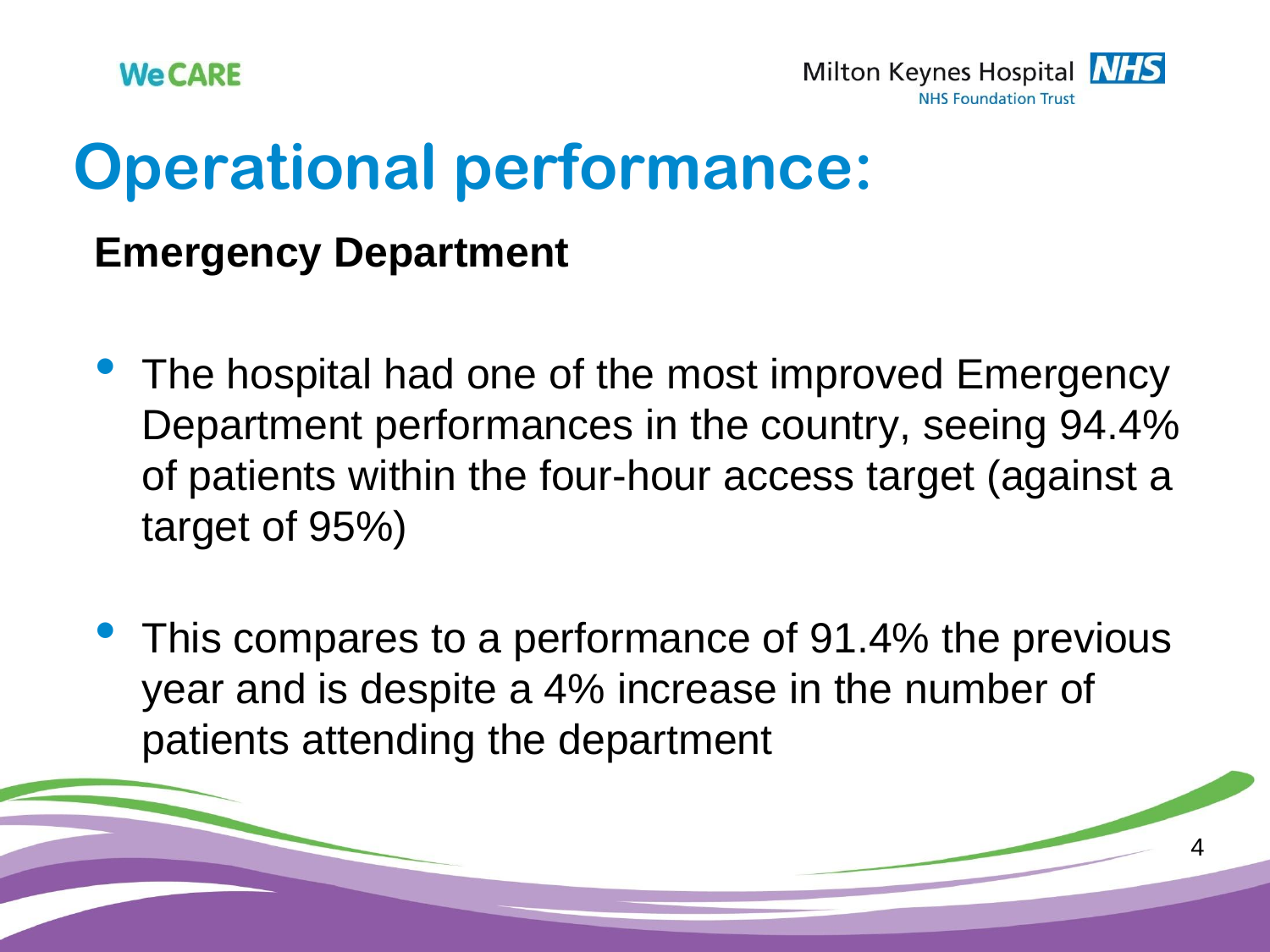



#### **Monthly A&E trends**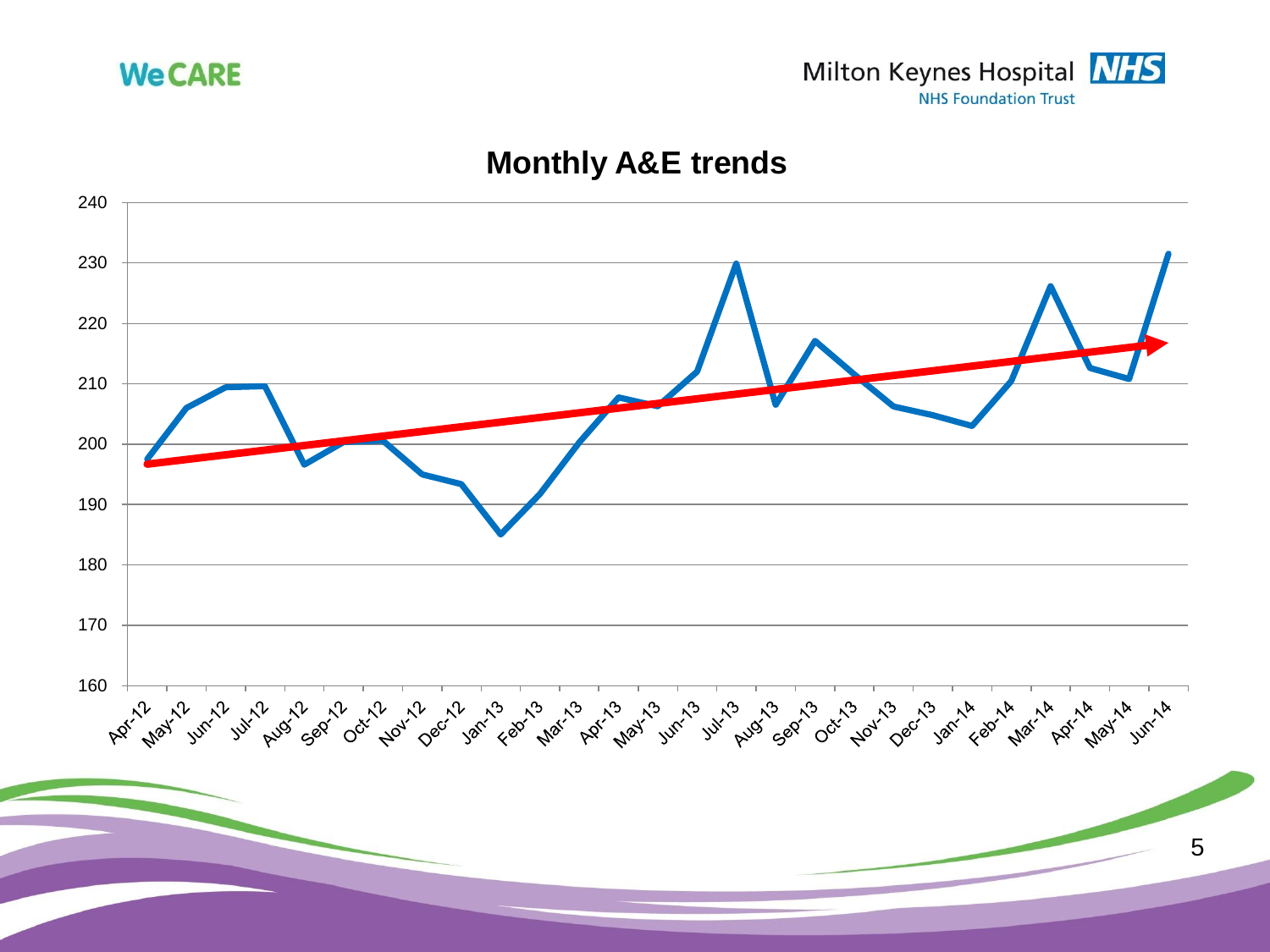



## **Operational performance:**

### **Waiting Times**

- The number of patients waiting more than 18 weeks for inpatient treatment fell from 315 to 216 and is now only 120
- 89.2% of patients referred by their GP for inpatient or day case care had their treatment within the 18 week target
- 97.6% of patients referred by their GP for outpatient care had their treatment within the 18 week target
- Majority of cancer access targets met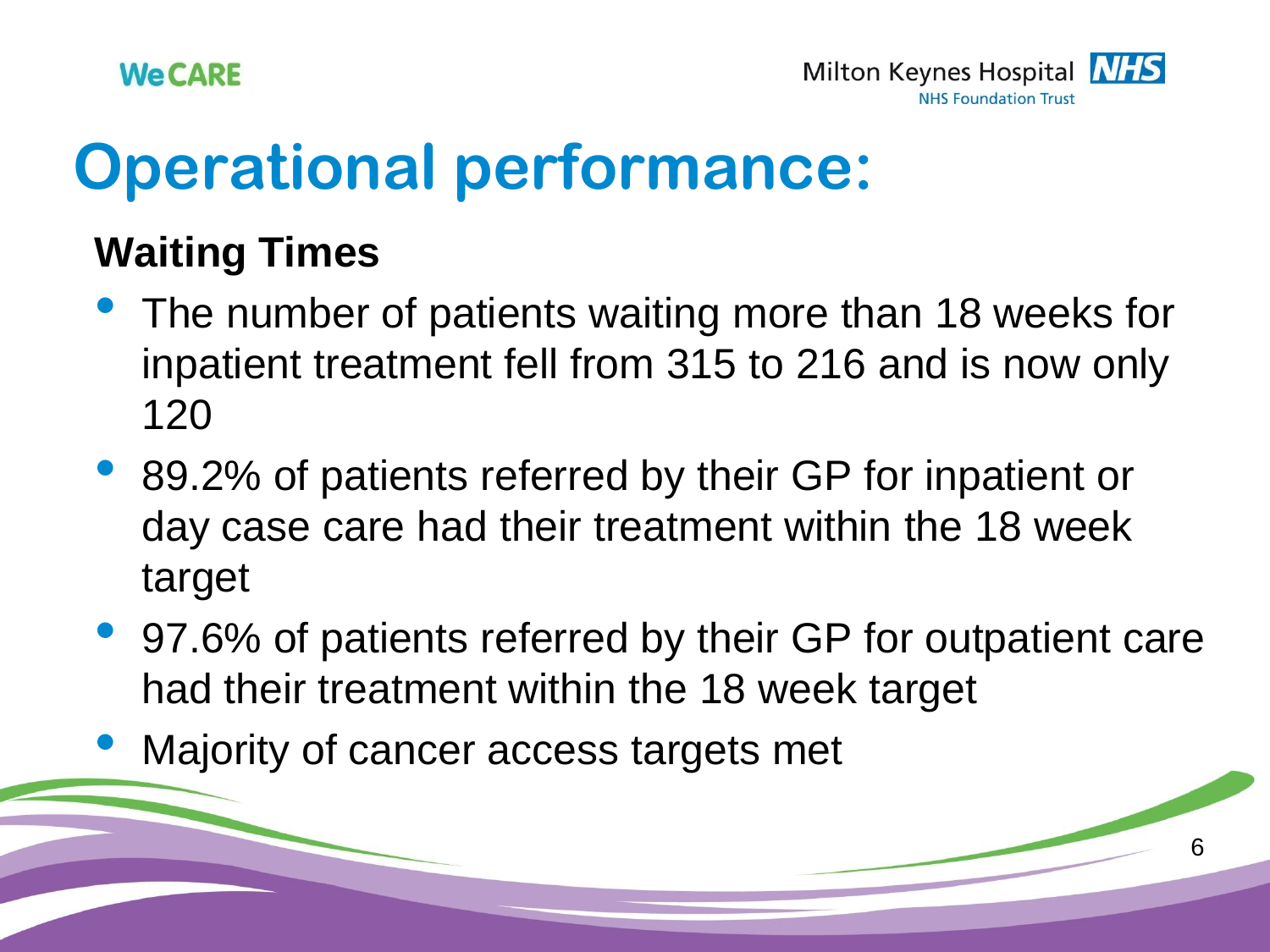

## **Quality performance:**

### **Improving quality for patients**

- Hospital Mortality Ratio improved from a peak of 107.6 to 88.1 at the end of the year
- Stroke access targets met and significant improvement from previous year
- Improving patient experience Friends and Family Test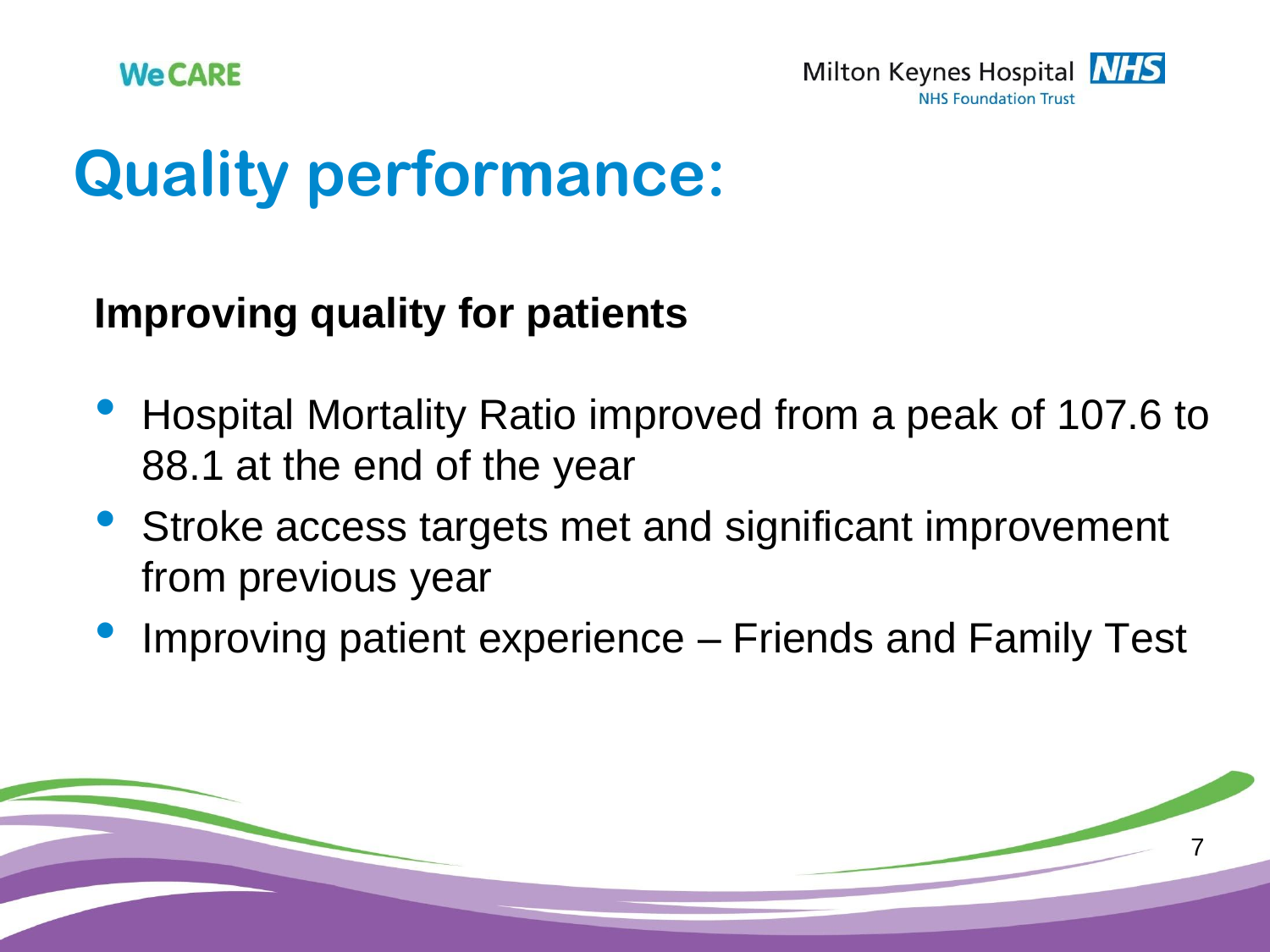



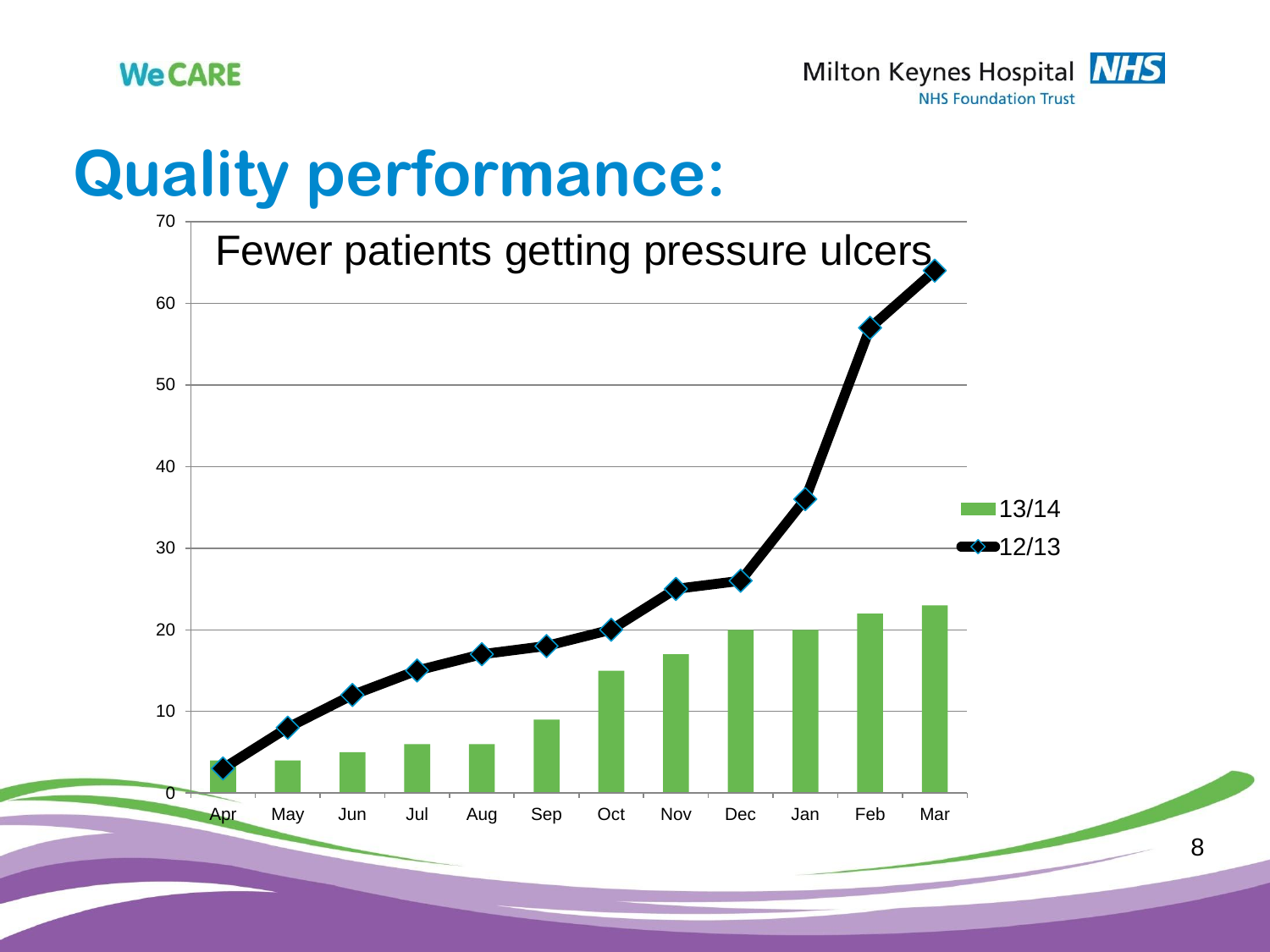

# **Quality performance:**

### **Local Quality Priorities (Quality Accounts)**

- We are continuing with our commitment to the elimination of grade 3 and 4 pressure ulcers and falls reduction and these remain an area of significant focus
- We achieved and exceeded the surgical checklist target in 2013/14
- We are continuing with our commitment to reducing falls in hospital by 5%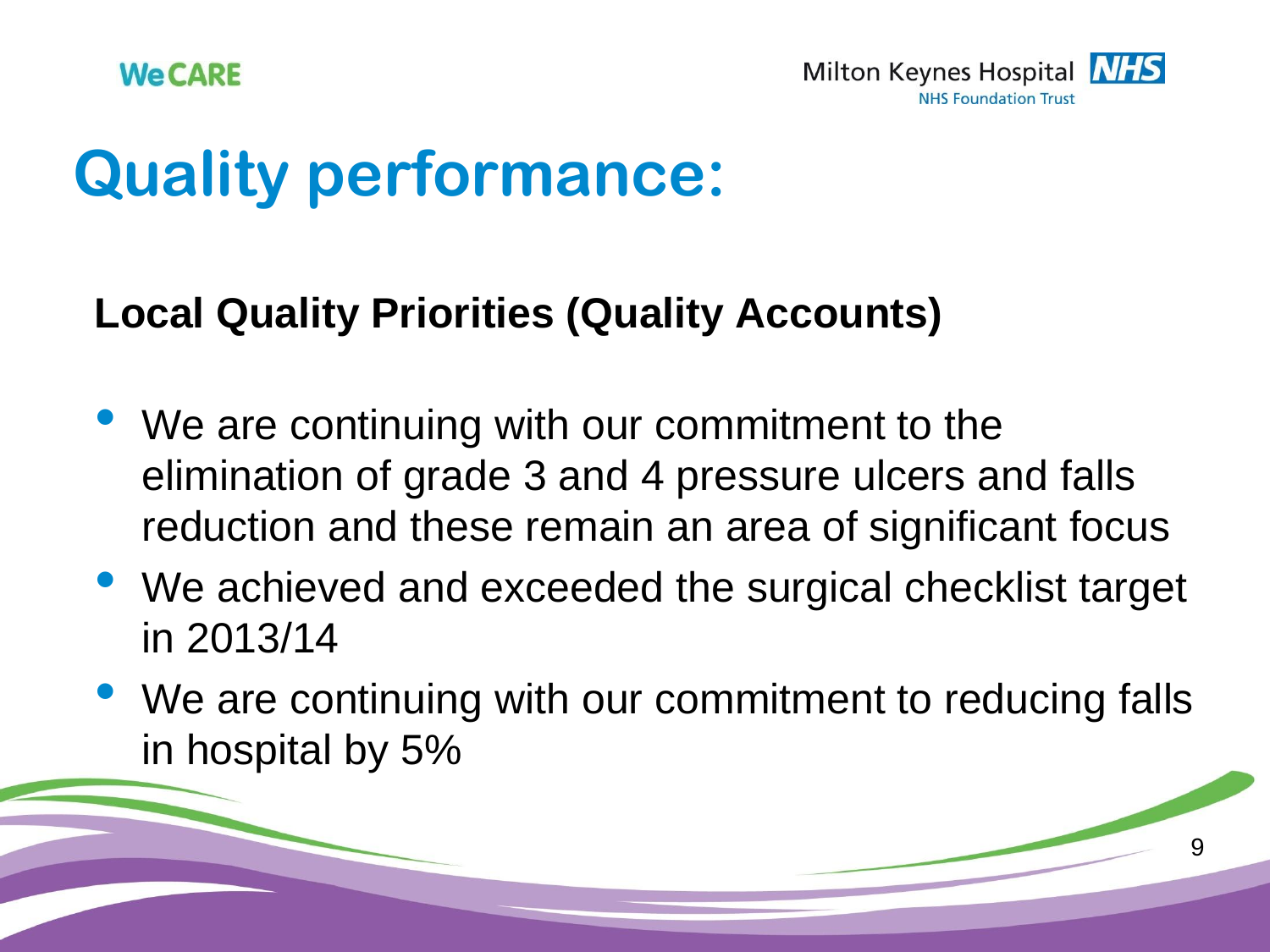



# **Investing in quality:**

- £1.5m in nursing staff with continued investment this year
- Ambulatory Emergency Care Unit opened May 2013
- New emergency surgery pathway
- A&E expansion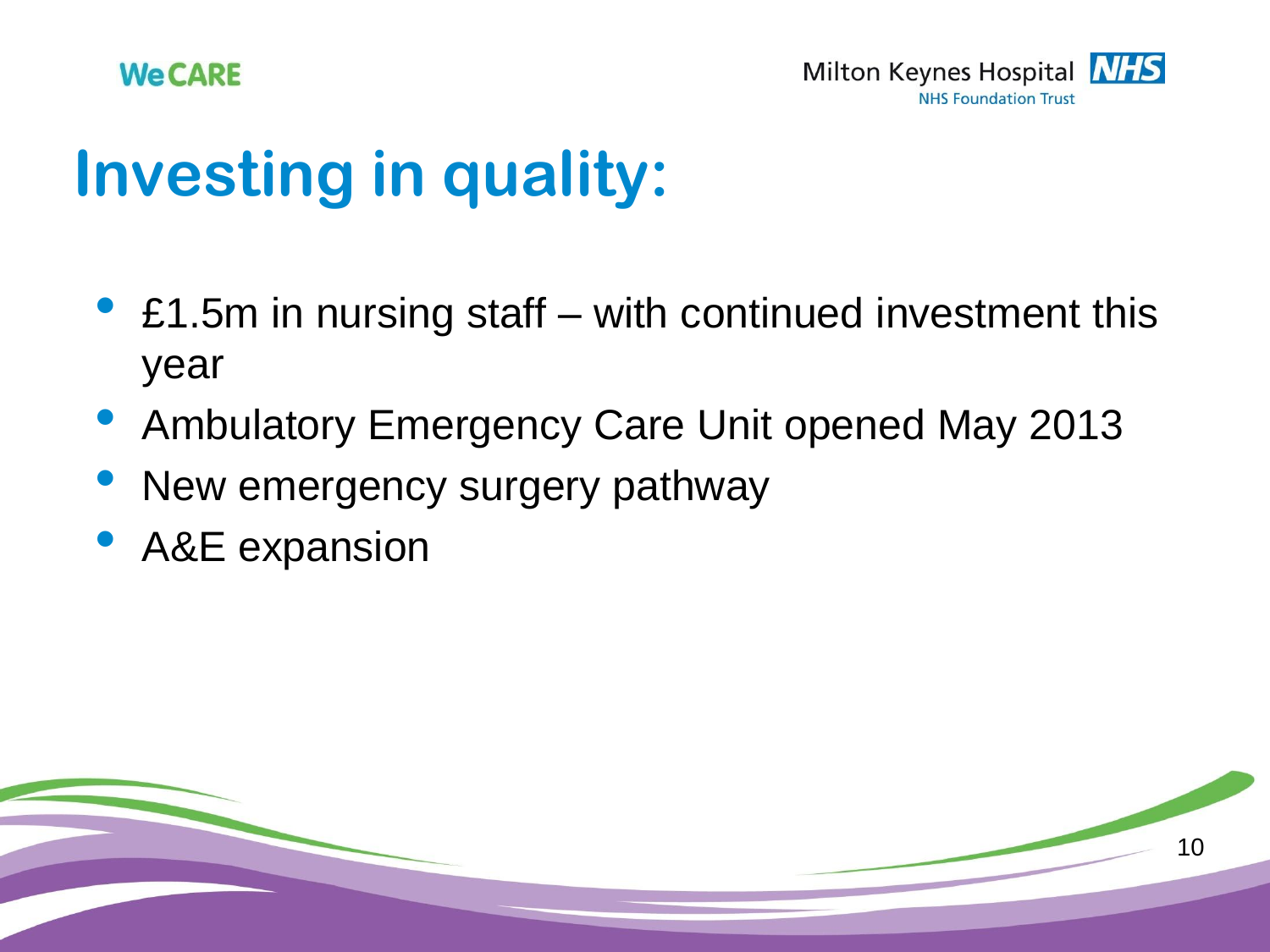

# **Thank you**

- To our staff
- To our volunteers
- To all those who generously donate to our charity
- To our community

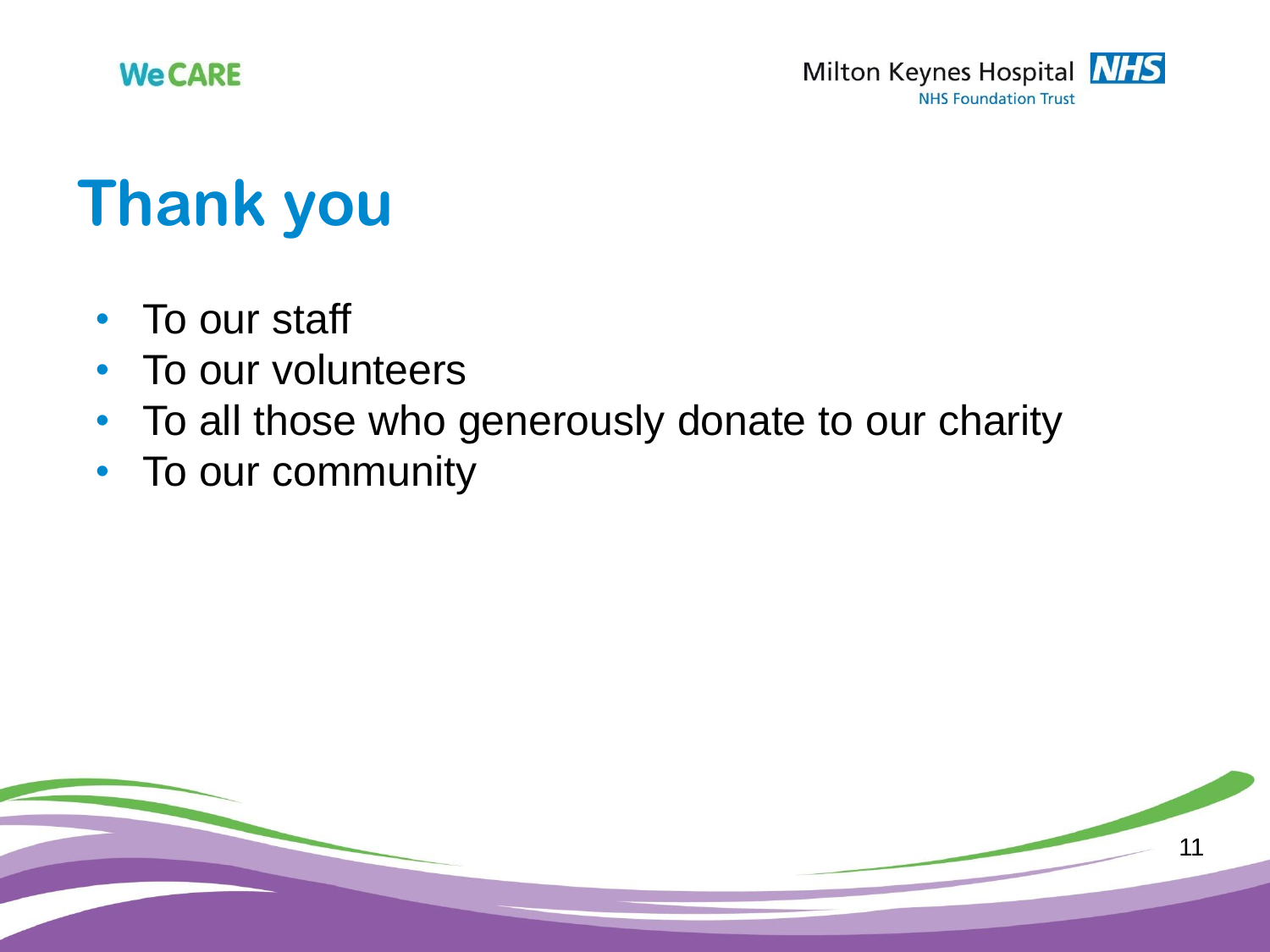



# **Financial Review of 2013/14**

### **Jonathan Dunk Director of Finance**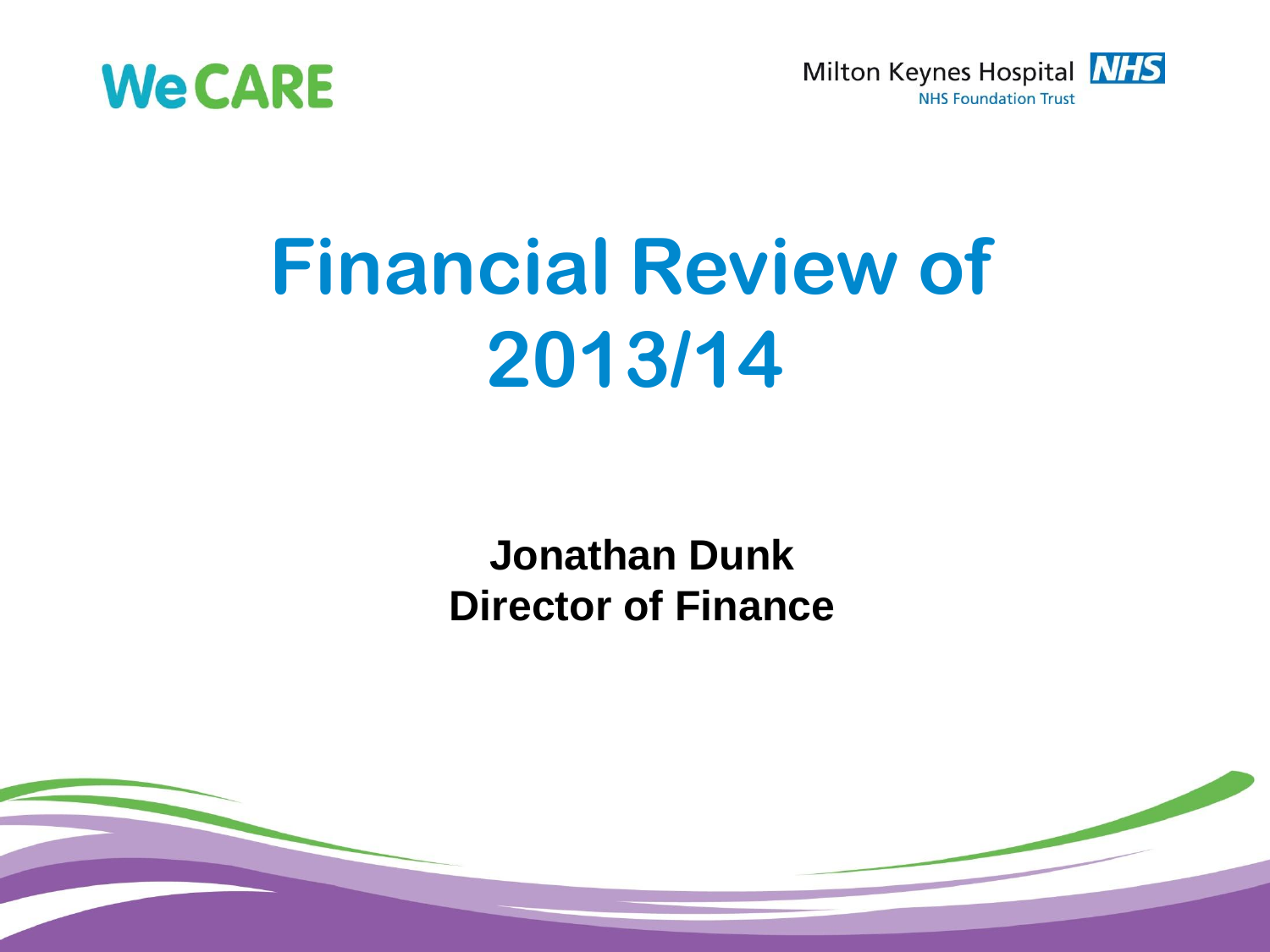# **Financial Headlines**

- Year of focus on investing in addressing quality and capacity.
- Final position of £17m deficit was as per the formal Trust plan agreed with Monitor (excepting national funding adjustments)
- Transformational savings delivered of £7.4m
- Deficits were common across other small-medium DGH organisations.
- Trust deficit not fully addressable within existing organisational boundaries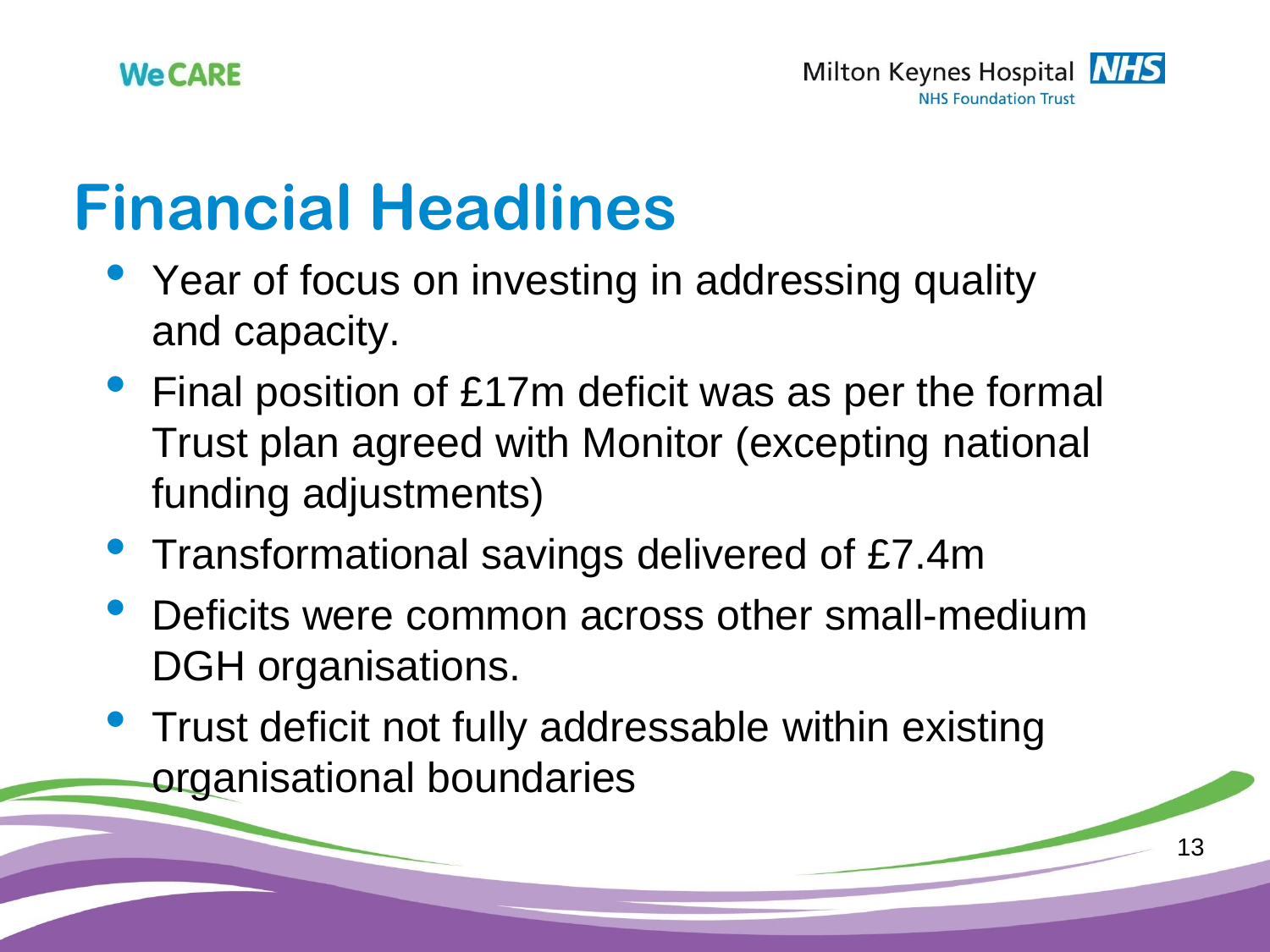

### **Statement of Comprehensive Income**

- Clinical Income, £10.6m increase on prior year.
- A further £5.8m of activity undertaken but not funded due to national contracting rules
- £4m of planned transformational income support received instead via Public Dividend Capital
- Expenditure increase driven by costs of delivering unplanned activity, quality & capacity investments and price inflation.

| <b>I&amp;E Heading</b>              | <b>2013/14 Actual</b><br>£m |
|-------------------------------------|-----------------------------|
| <b>Income</b>                       | 173.1                       |
| <b>Expenditure</b>                  | (184.8)                     |
| <b>Operating Surplus</b>            | (11.7)                      |
| <b>Finance costs</b>                | (5.3)                       |
| <b>Retained Surplus / (Deficit)</b> | (17.0                       |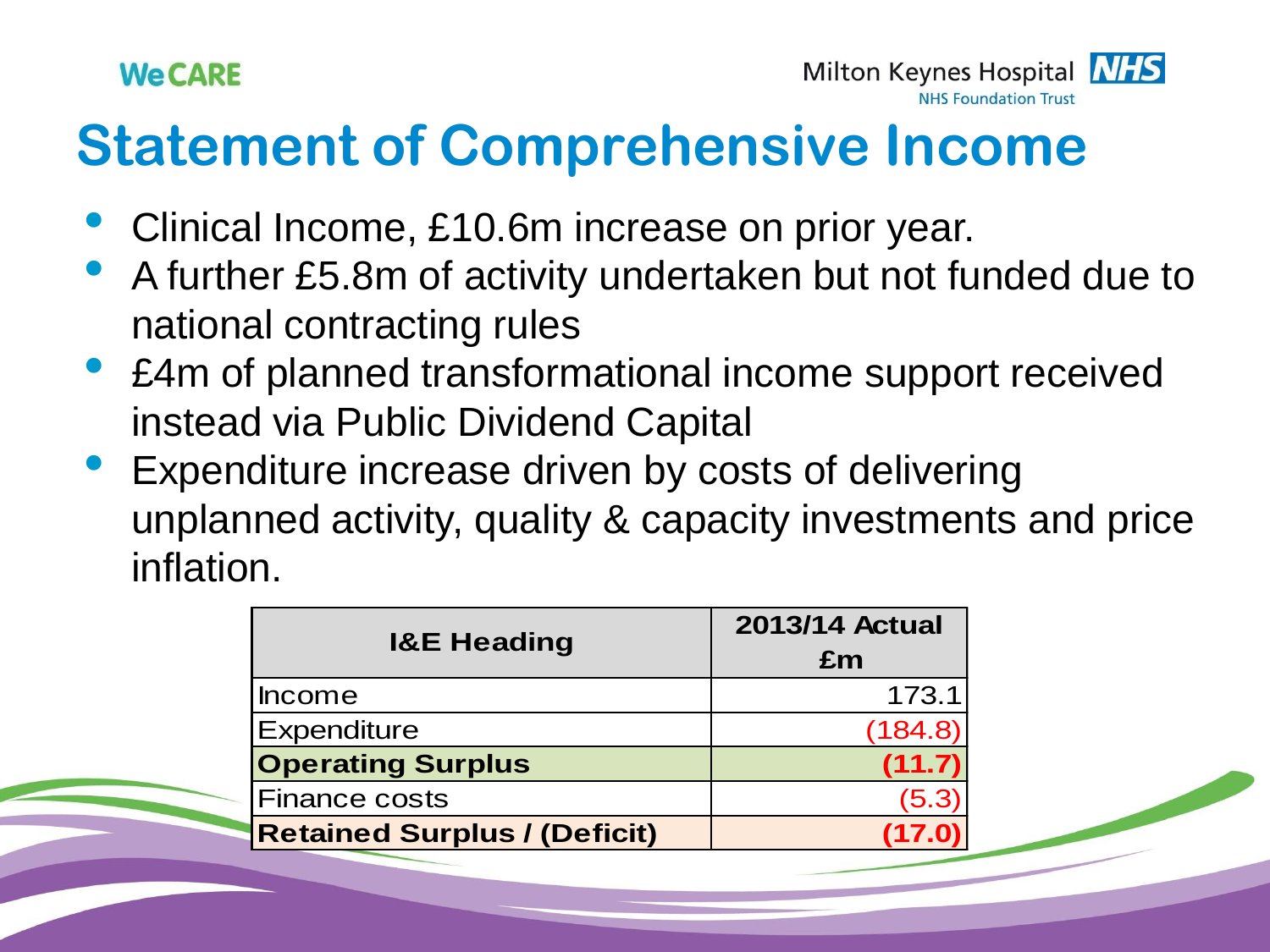

15

# **Key Metrics**

- Capital Expenditure completed in year of £8.7m:
	- Redeveloped Paediatric Facilities
	- Development of patient discharge unit
	- Purchase of digital imaging equipment
- Monitor Continuity of Services risk rating of 1 (recognising liquidity support requirement)
- The Trust received £13.7m of Public Dividend Capital funding during year.
- Year end cash balance of £0.5m (as per DH requirement)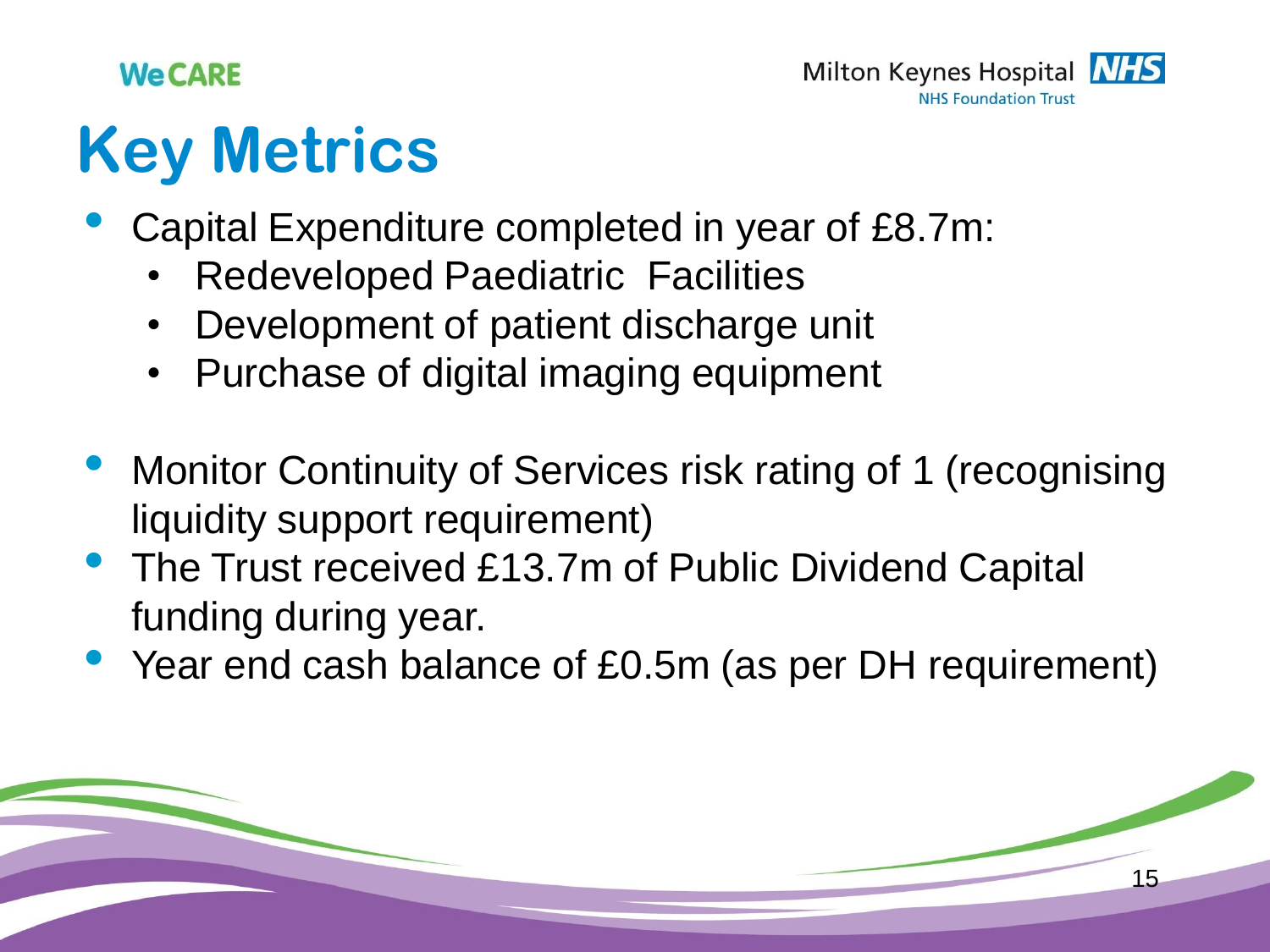

# **Charitable funds 2013/14**

- £255,000 raised from individuals, companies, schools and events.
- Funded new items of equipment and ward enhancements.
- Launched new Leo appeal expected to raise £200,000 for enhancements to children's wards.



|                               | 2013/14 |  |
|-------------------------------|---------|--|
|                               | £k      |  |
| <b>Total income</b>           | 255.0   |  |
| <b>Total Expenditure</b>      | (455.0) |  |
| <b>Net outgoing resources</b> | (200.0) |  |

| <b>Fund balance Bfwd</b> | 638.0 |
|--------------------------|-------|
| <b>Fund balancs Cfwd</b> | 438.0 |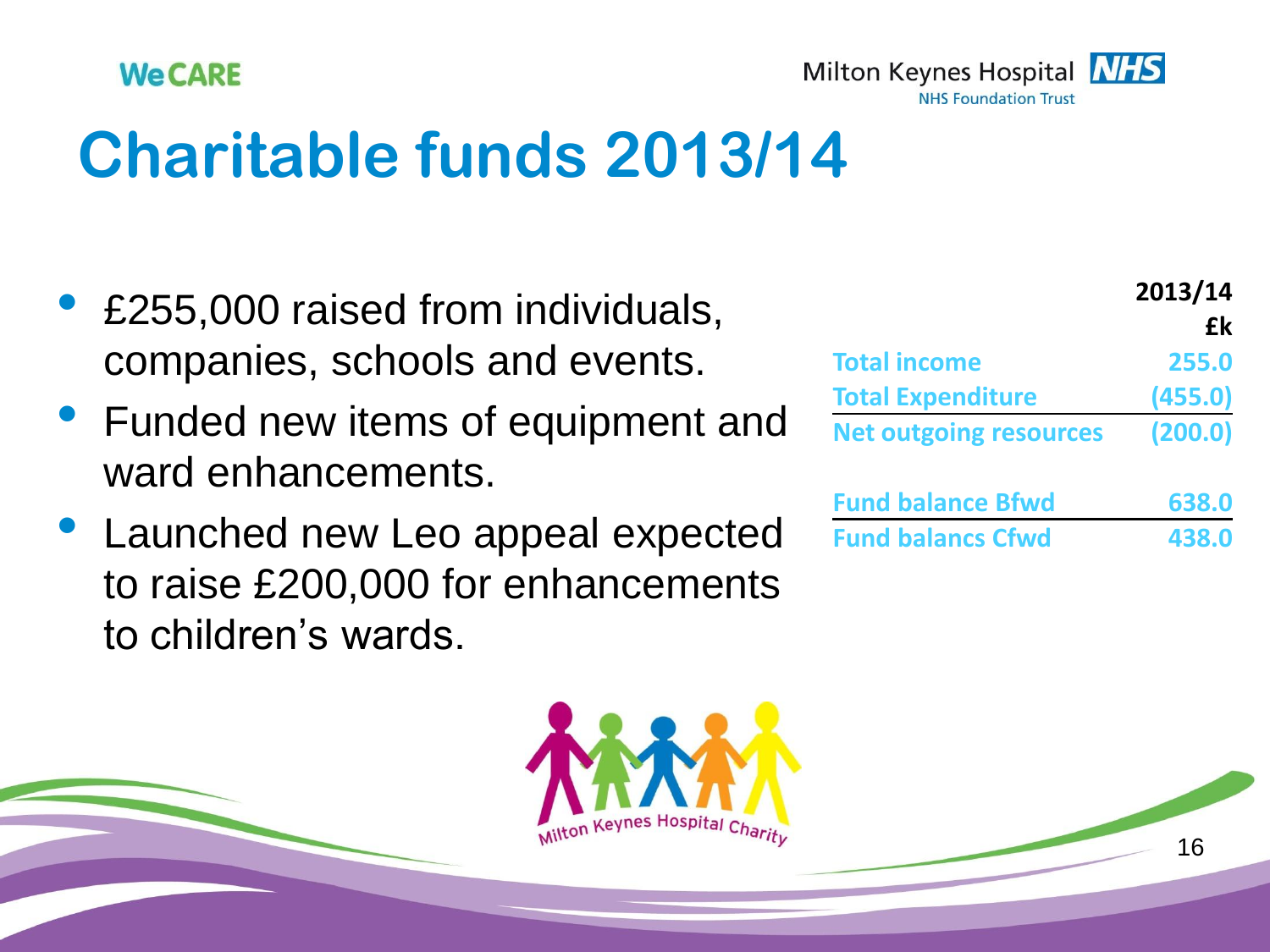# **Financial Projections**

- Continued investment in quality and moving to delivery of extended service access; £7.1m in 14/15 (e.g. additional emergency consultants)
- Monitor supported planned deficit of £24.9m in 14/15 with a significant capital spend of £14m
	- Improved A&E capacity
	- New Electronic Patient Record System
- Universal recognition that deficit will maintain until system review delivers outcome.
- In interim Trust delivering nationally required savings; £8.4m in 14/15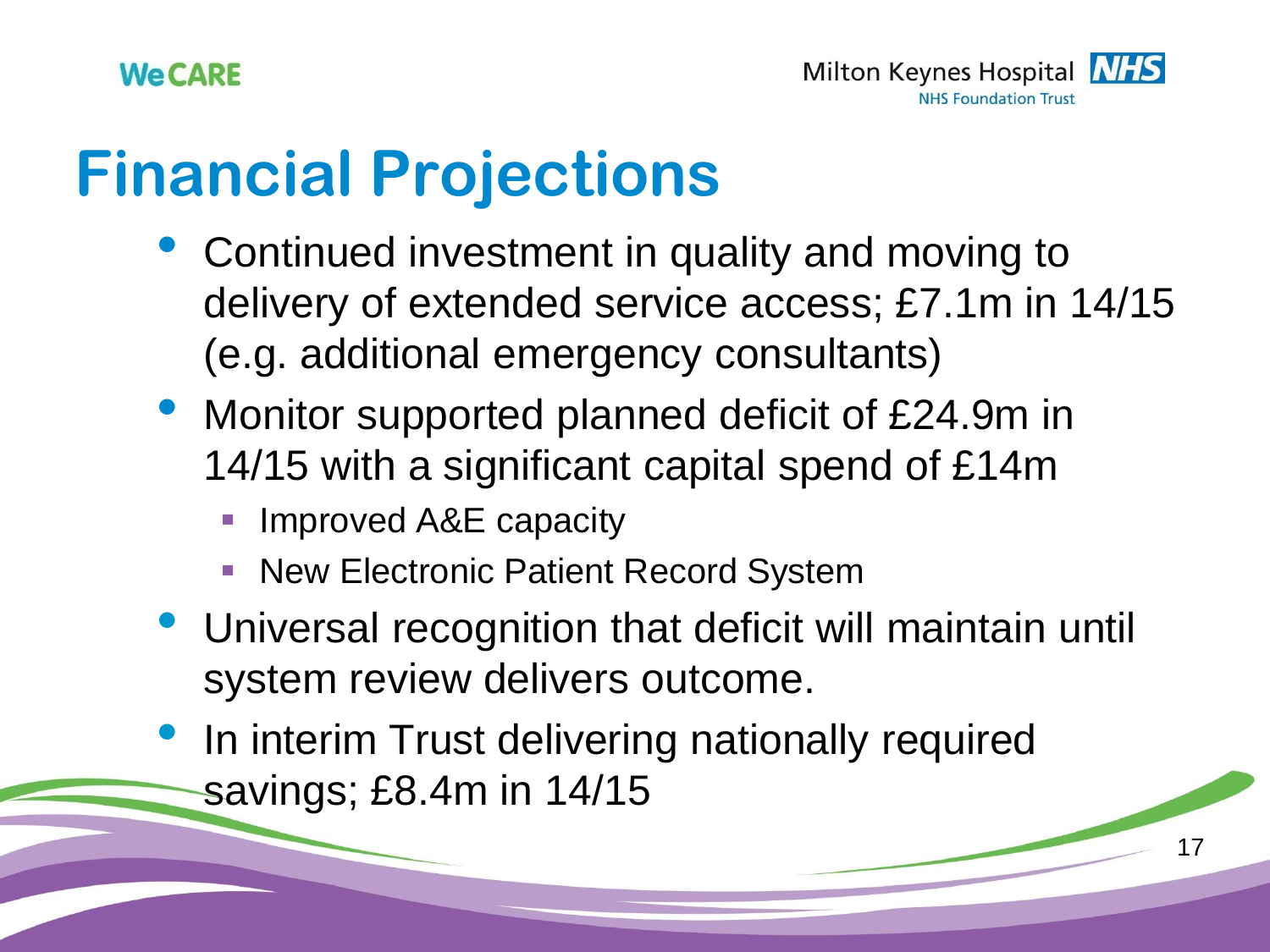

**18**

# **Council of Governors and Membership**

**Lesley Bell Public Governor**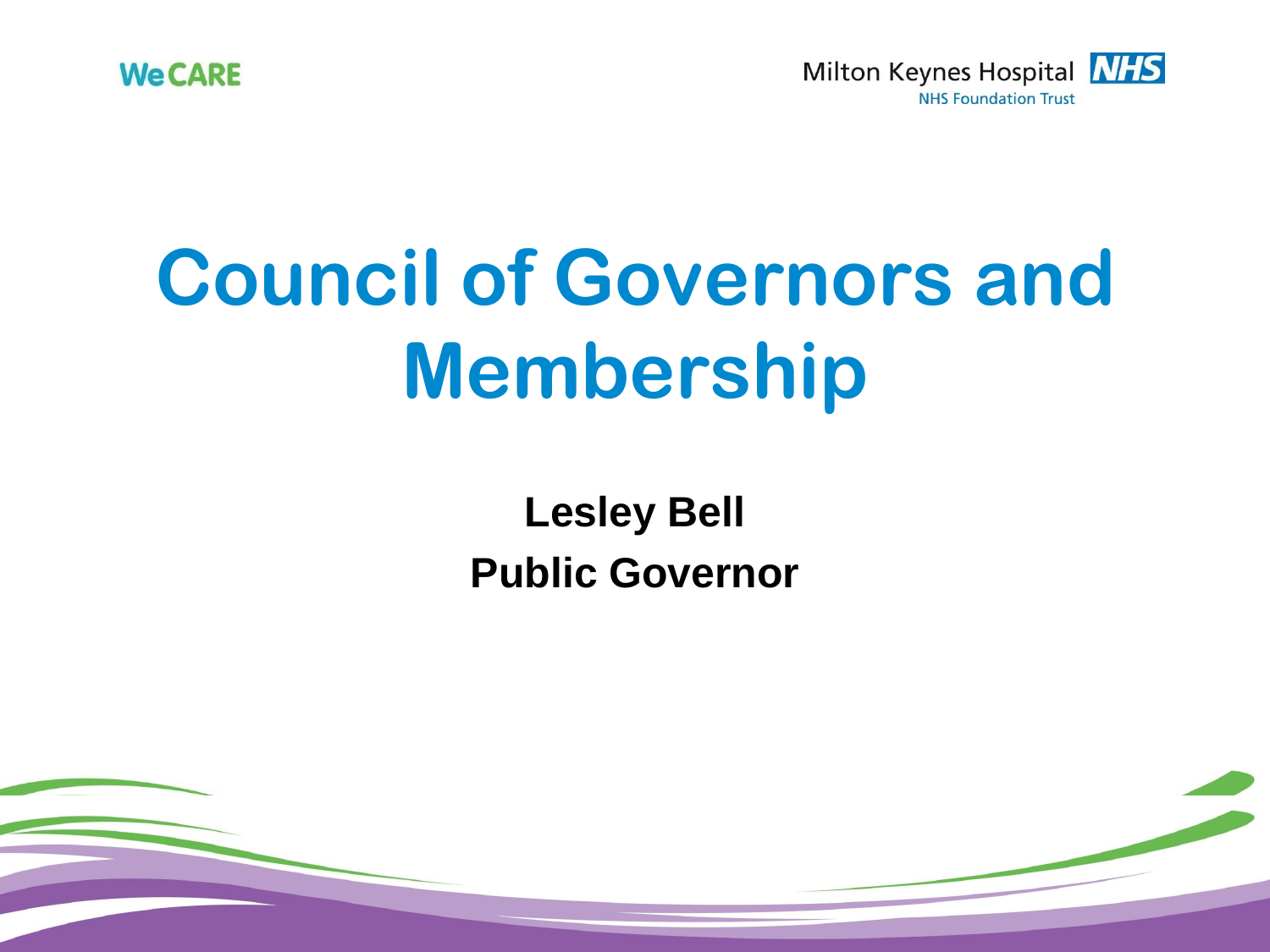### **Our Governors**

#### **29 Governors comprising:**

- 15 Public Governors 8 Constituencies (3 vacancies)
- 7 Staff Governors
- 6 Appointed Governors including:-
	- ► MK Clinical Commissioning Group
	- ► Healthwatch
	- ► Volunteer representation
	- ► MK Council
	- ► MK Youth Council
- Elections were held for both Public & Staff Governors in 2013/14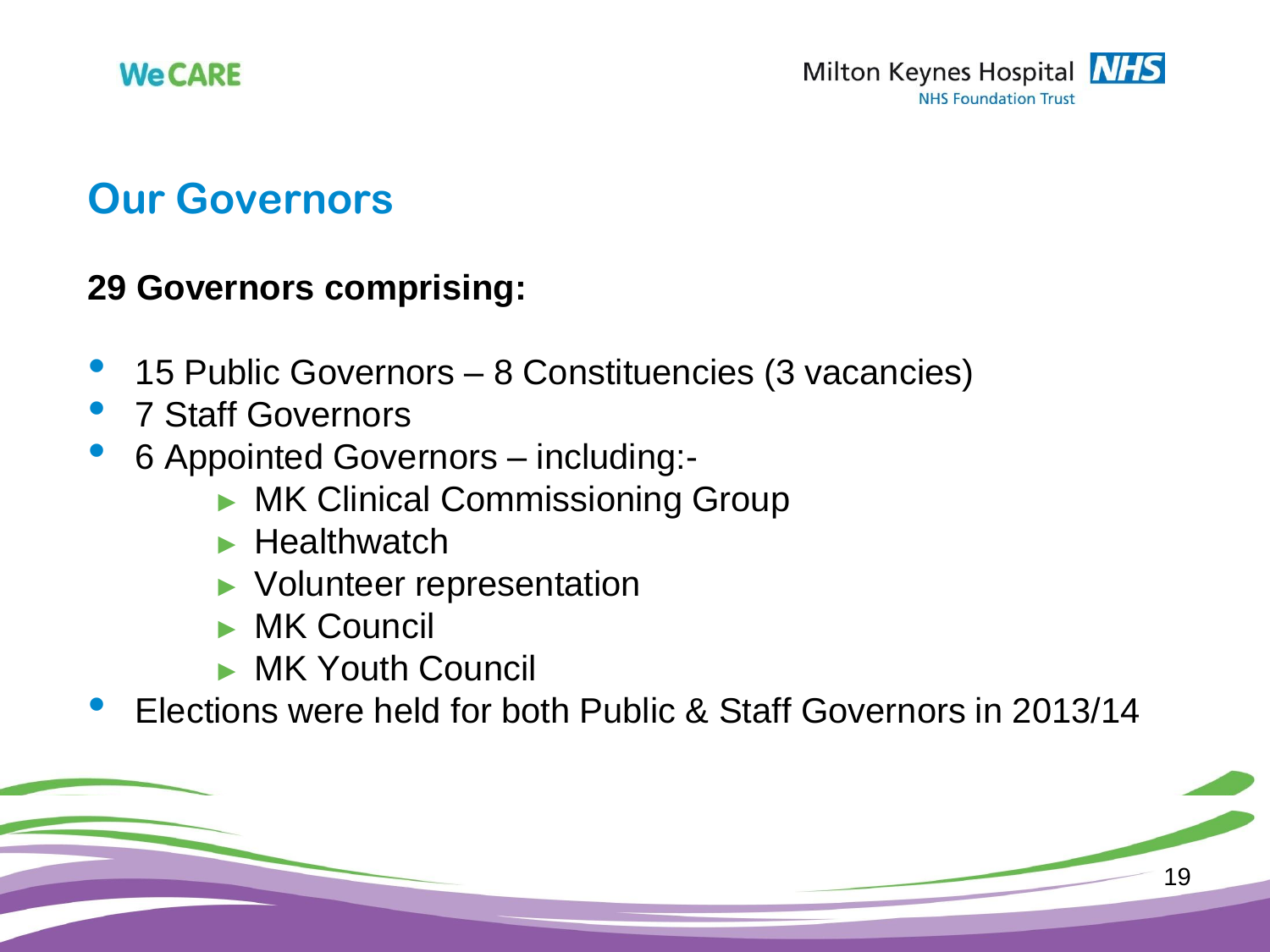

20

### **Principle Responsibilities**

Health & Social Care Act 2012 confirmed that Governors have a duty to:

- Hold Non-Execs to account for the performance of the Board
- Represent the interests of Members of the Trust as a whole and the public in general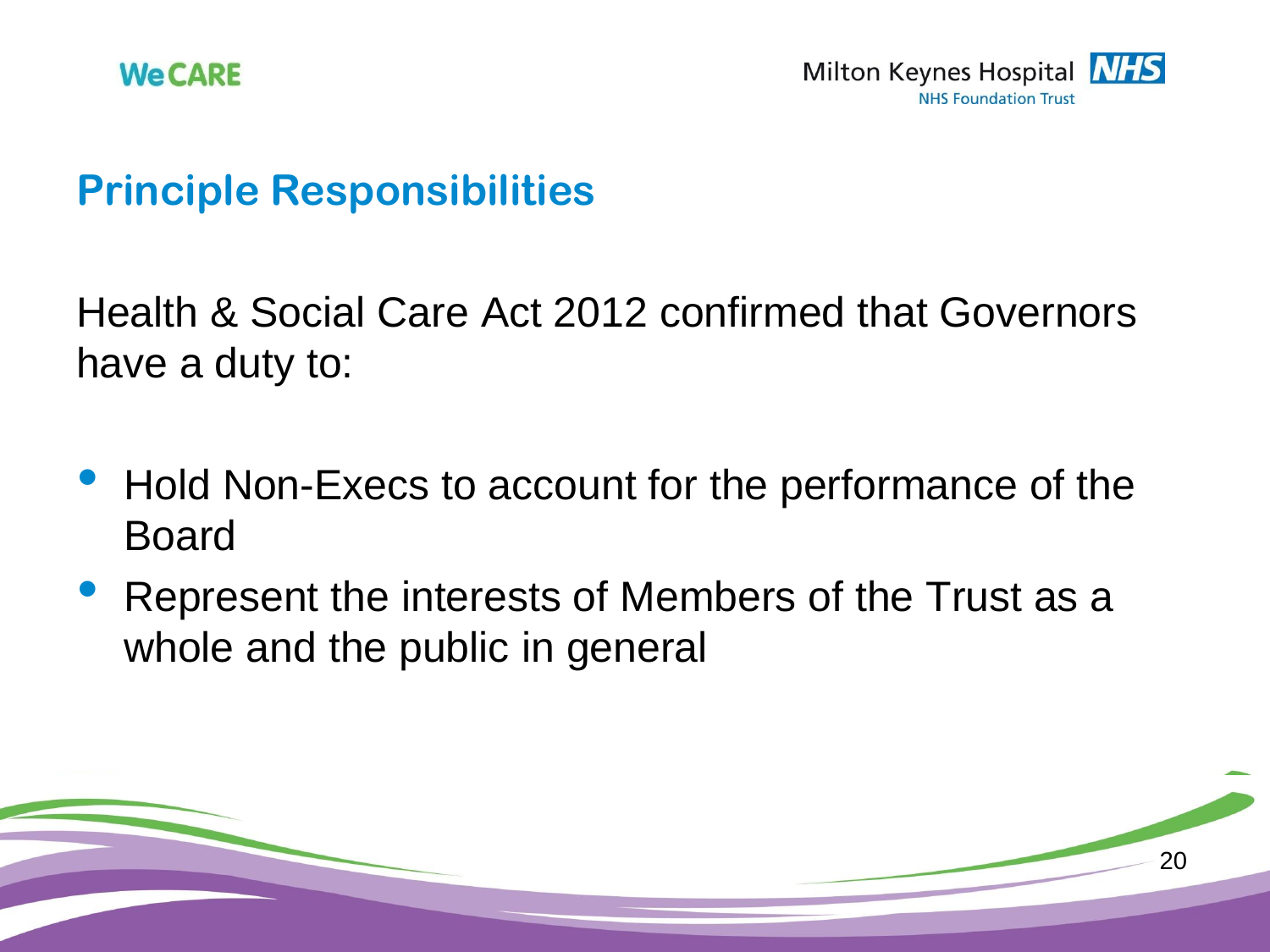21

### **Additional Responsibilities**

Approve by 50% majority:

- 'Significant transactions' inc. mergers, acquisitions, dissolution
- Increase in private patient income of 5% or above in any one financial year
- Any amendments to the Trust's constitution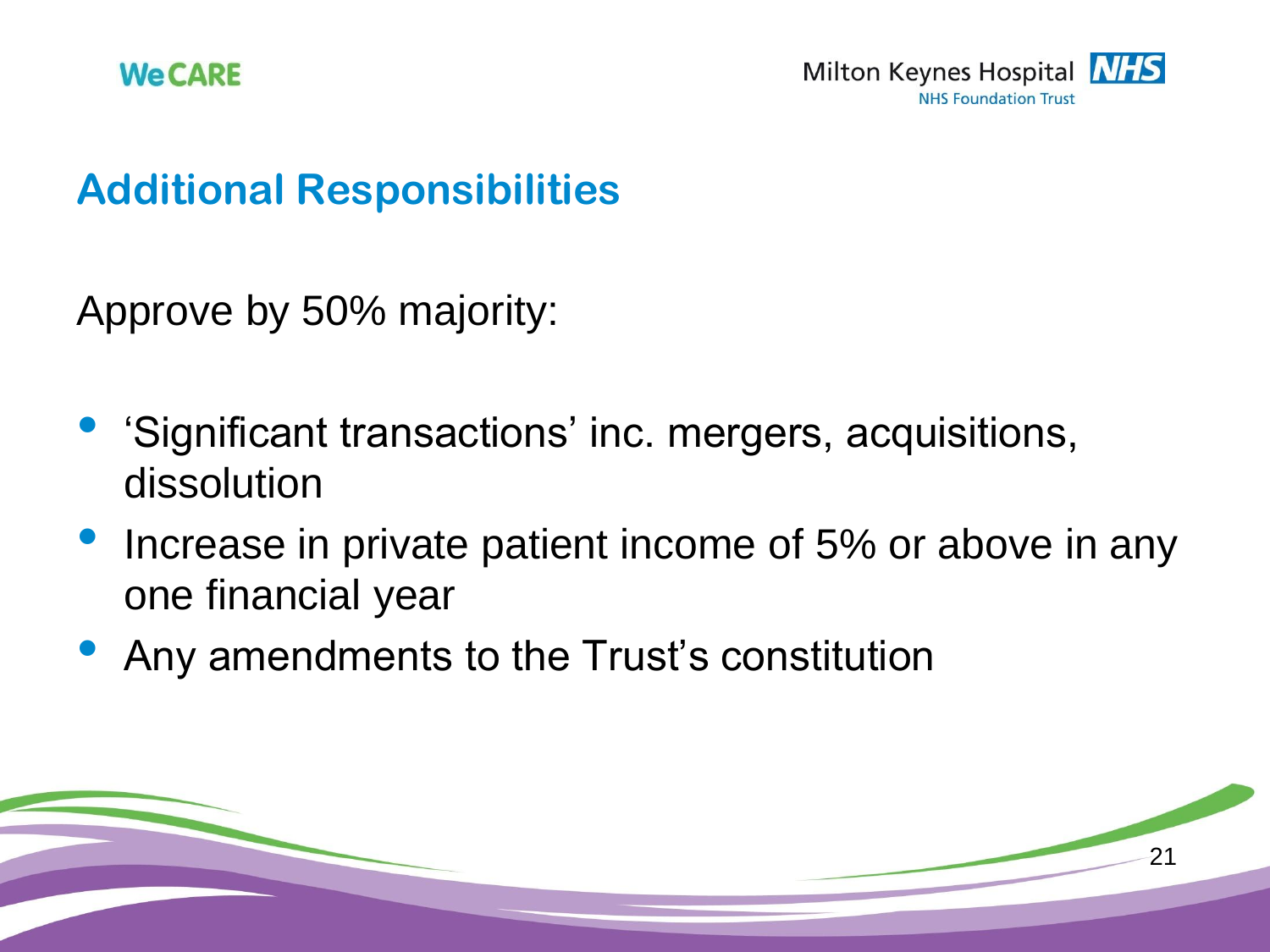



22

#### **Principle Activities April 2013 – March 2014**

- The Council formally met 8 times, plus the AMM
- Two new NEDS were appointed
- Monitored progress on issues raised by the Care Quality Commission regarding dignity and nutrition
- Monitored Trust-wide governance issues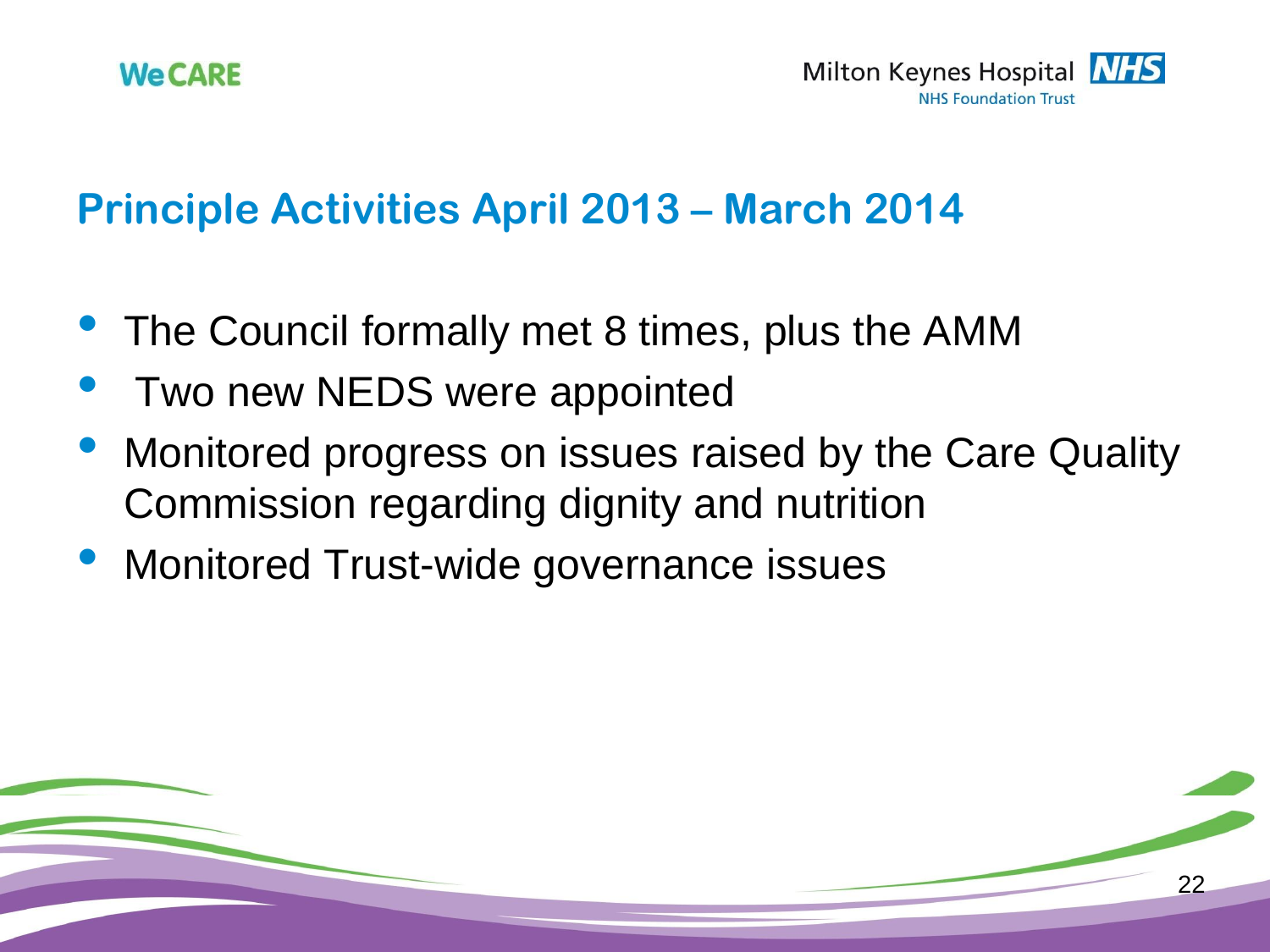

### **Other Activities**

- Represent the CoG on various Boards and Committees e.g.
	- ► Finance Committee
	- Quality Committee
	- ► Healthwatch Management Board
- Implementation of the 15 Steps programme
- Participate in PLACE inspections & Clinical Excellence Awards
- **Health Review**

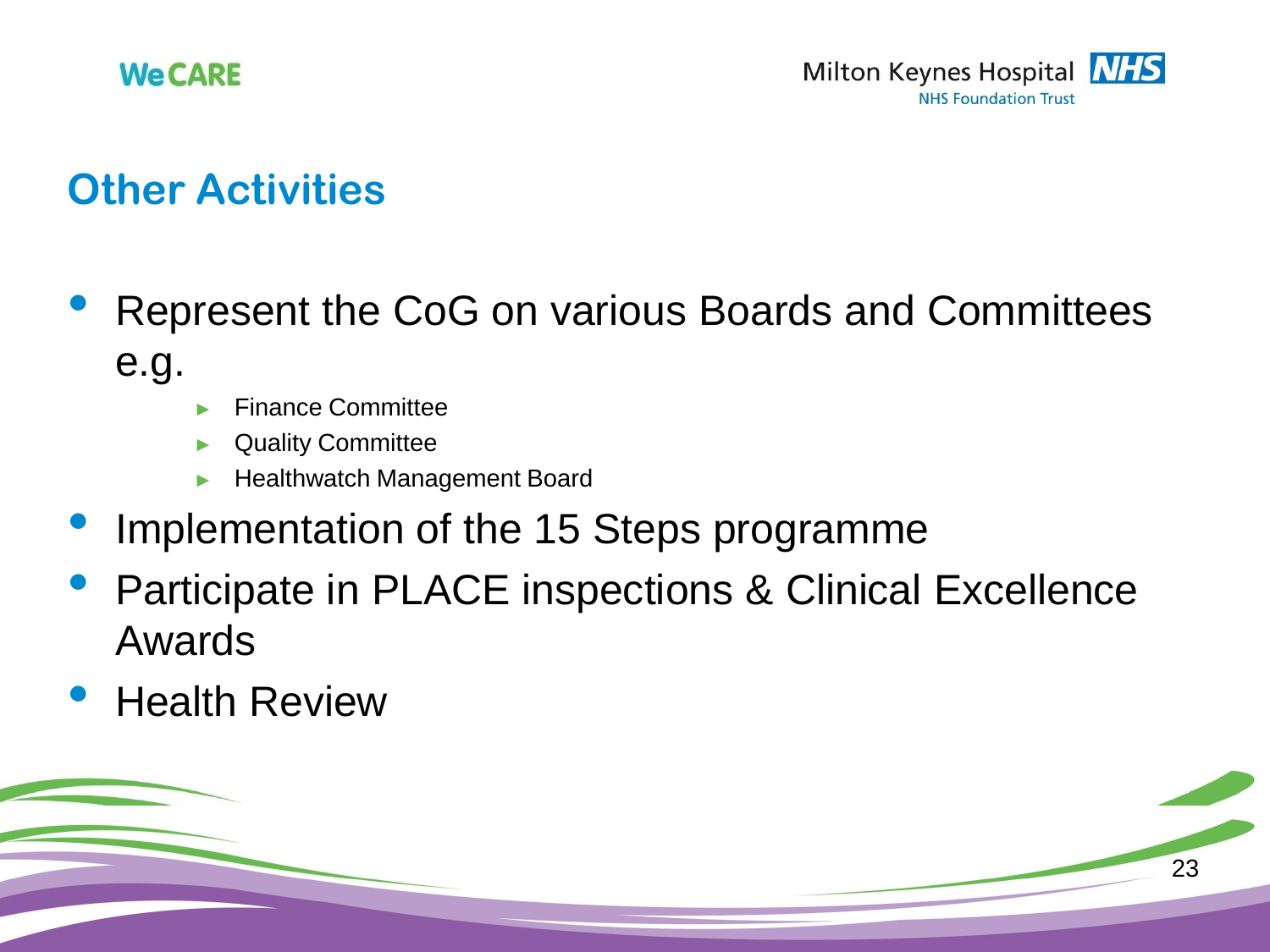



#### **Membership Report**

- Public membership reduced from 6,177 to 5,953 at the end of the year
- As Governors we represent the members and the public as a whole
- Please tell us how you would like us to contact you and what you would like us to do for you
- Most of all Sign up and COME AND JOIN US!
- The hospital is here FOR YOU

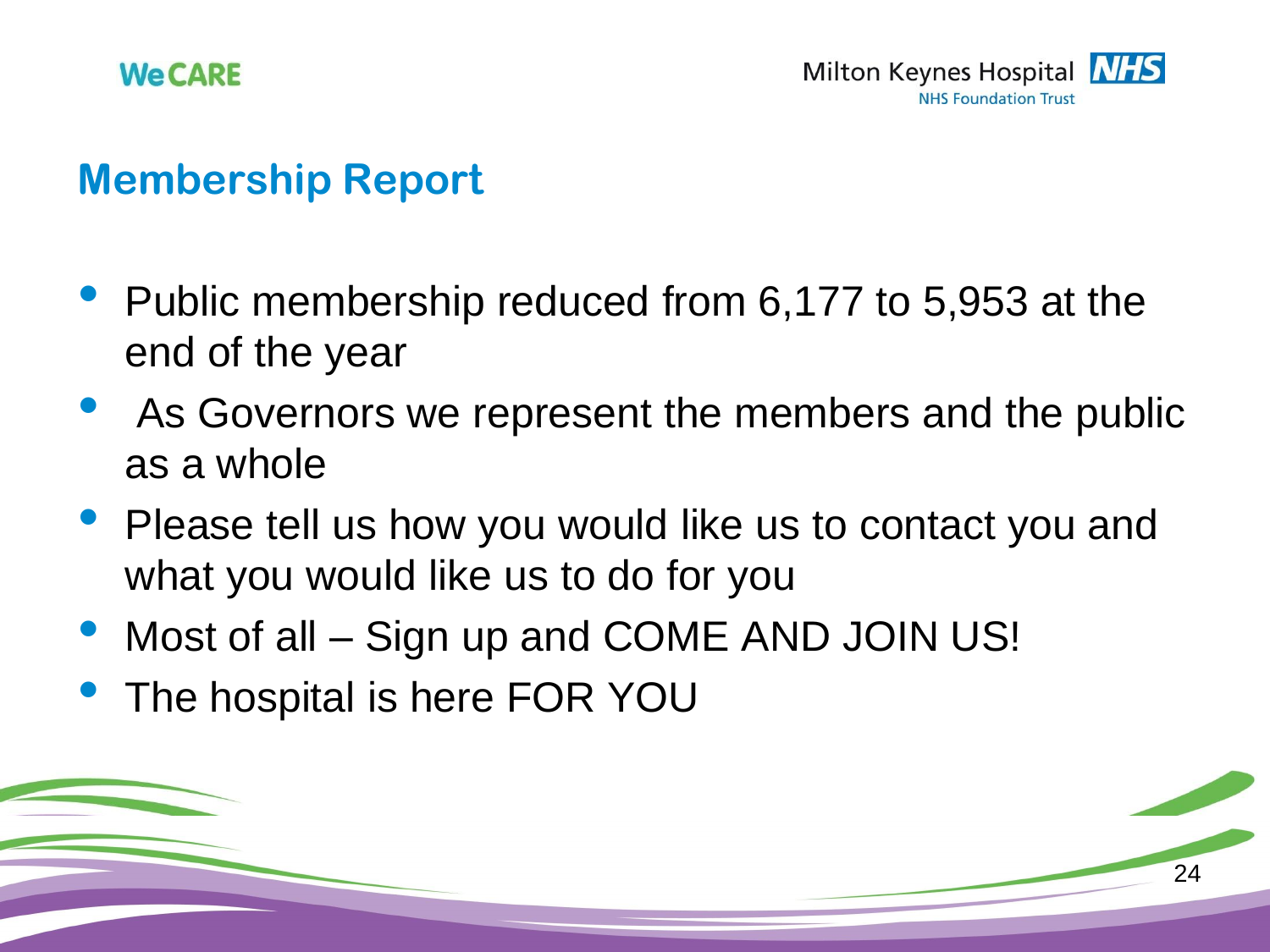#### **The Future**

- The next few years will be an exciting challenge
- The hospital is moving forward
- Changes are inevitable but they must be the right changes for Milton Keynes
- Come and join us in developing a hospital suitable to meet the health needs of the people of Milton Keynes of the Future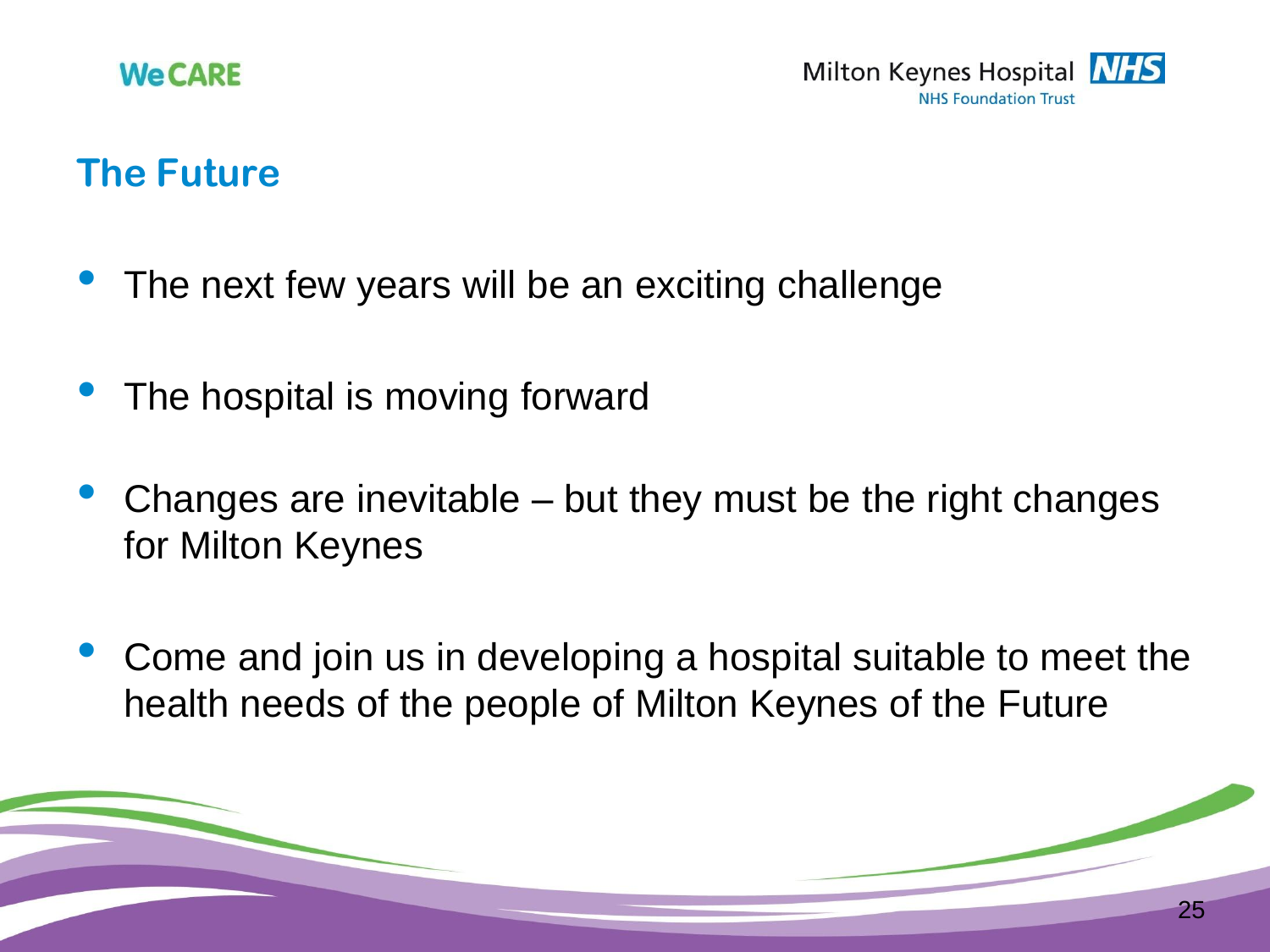



# **Celebrating Our 30th Year – 2014/15 and Beyond**

**Joe Harrison Chief Executive**

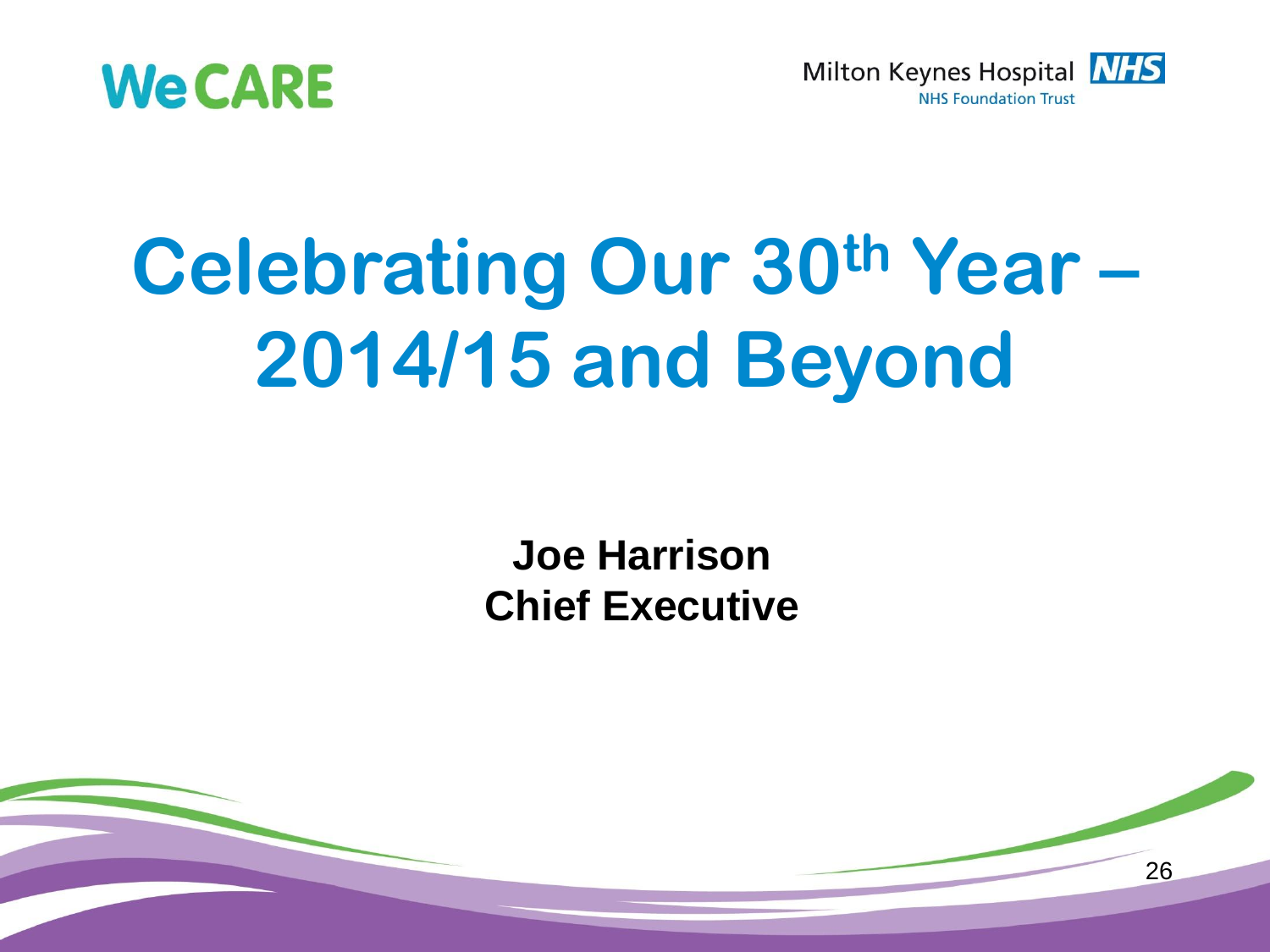

# **Our mission**

- A hospital committed to learning, to honesty, and to the best possible care and experience for every patient, every time
- A sustainable, high performing university foundation trust hospital, providing excellence in care quality, research, education and training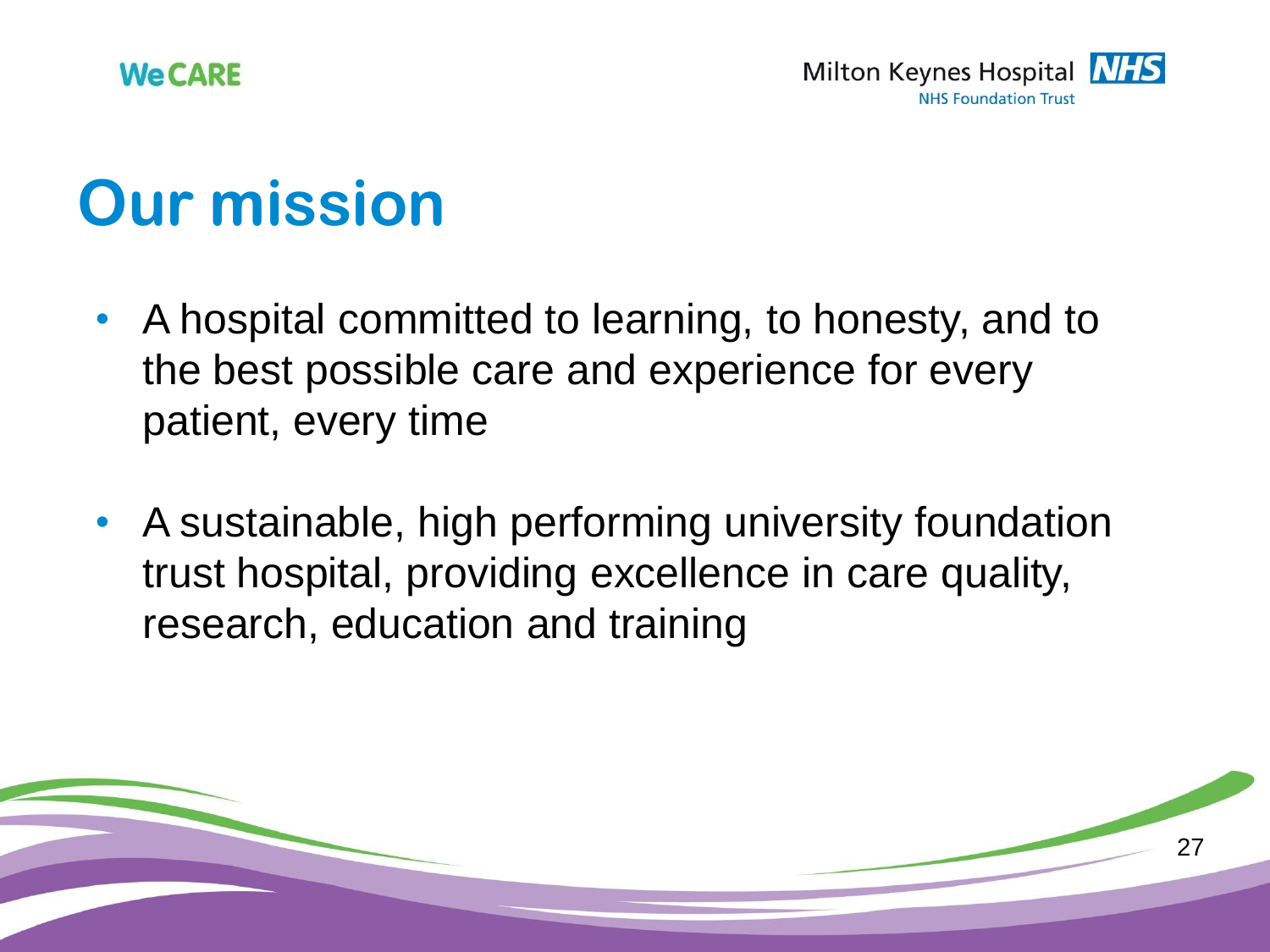



# **Our values – the We Care programme**

| <b>Valued</b> and cared for<br>as an individual | • Treat everyone with respect,<br>courtesy and kindness<br>• Provide timely care and attention   |
|-------------------------------------------------|--------------------------------------------------------------------------------------------------|
| Understood, informed<br>and involved            | • Listen, inform and explain<br>. Involve you as part of the team<br>and work together           |
| <b>Safe</b>                                     | • Are reassuringly professional<br>· Provide and maintain a clean<br>and comfortable environment |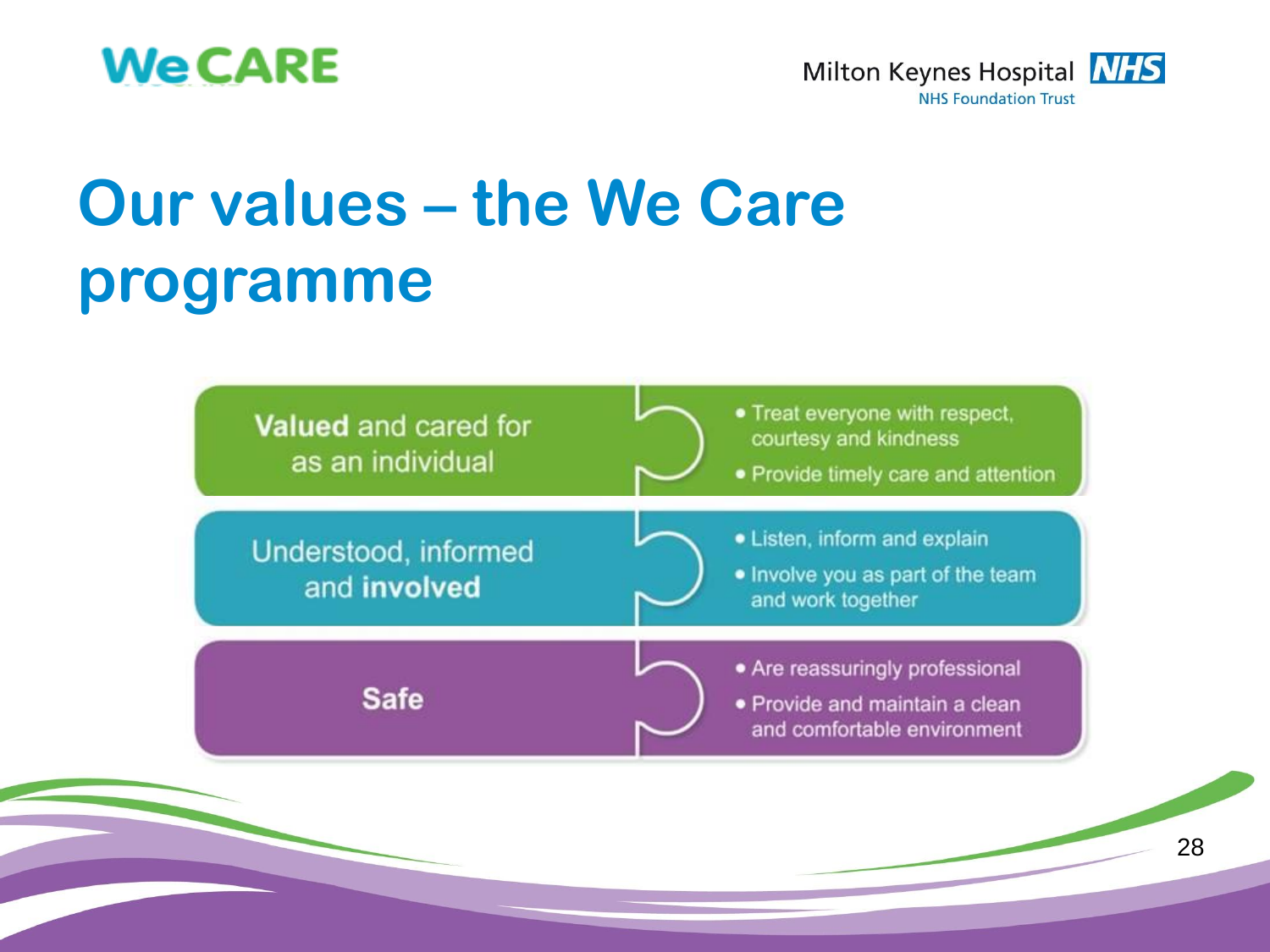

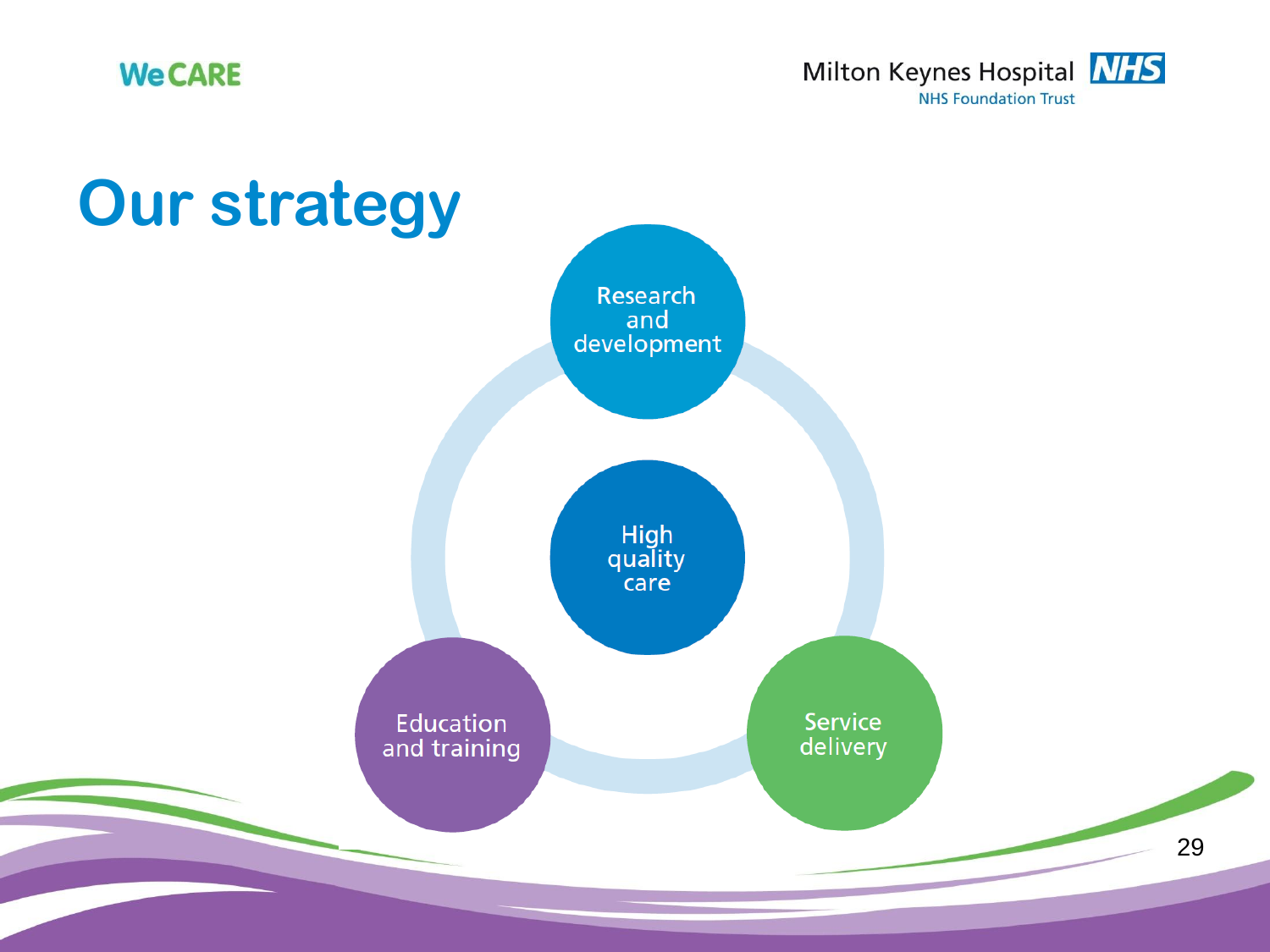

# **Our objectives**



30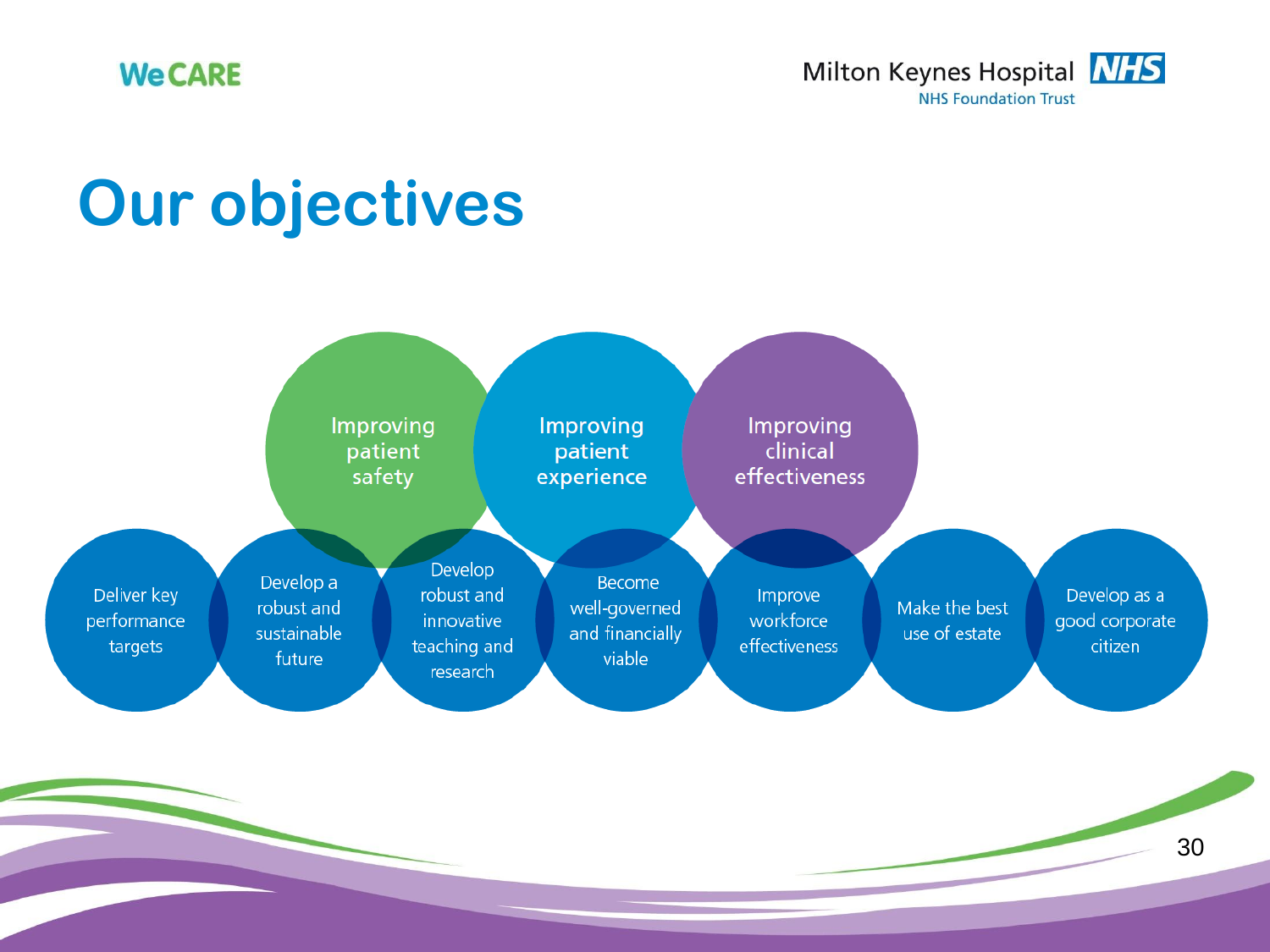# **Looking ahead**

### **An exciting journey**

- Continued investment in A&E and developing services including the cancer centre and medical school
- Continued improvement in the quality of services provided to patients
- New models of care, meeting national best practice standards

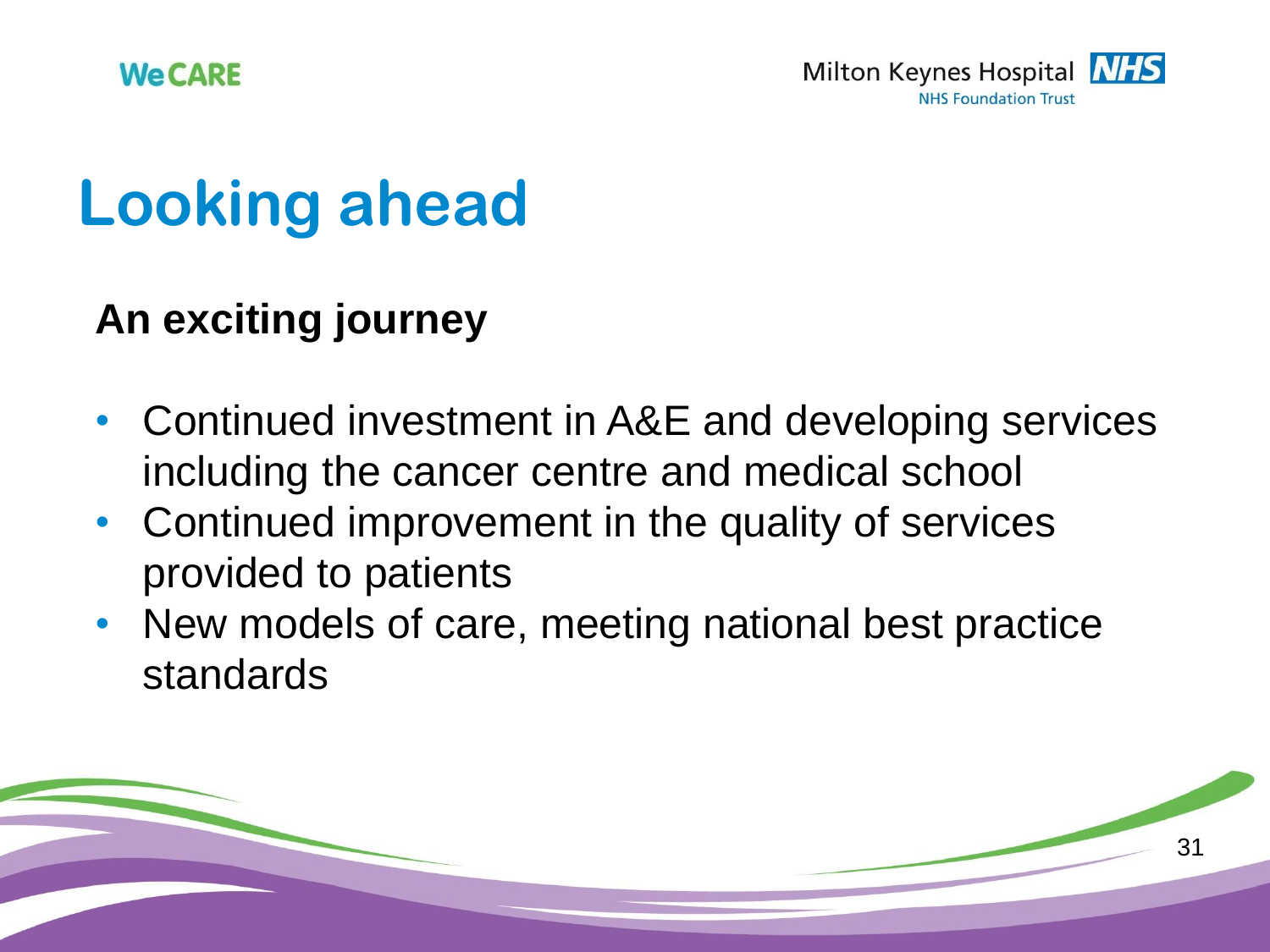# **Looking ahead**

### **An exciting journey**

- CQC inspection as part of our journey to excellence
- Engagement in the health review to ensure the hospital continues to grow and develop with the community it serves